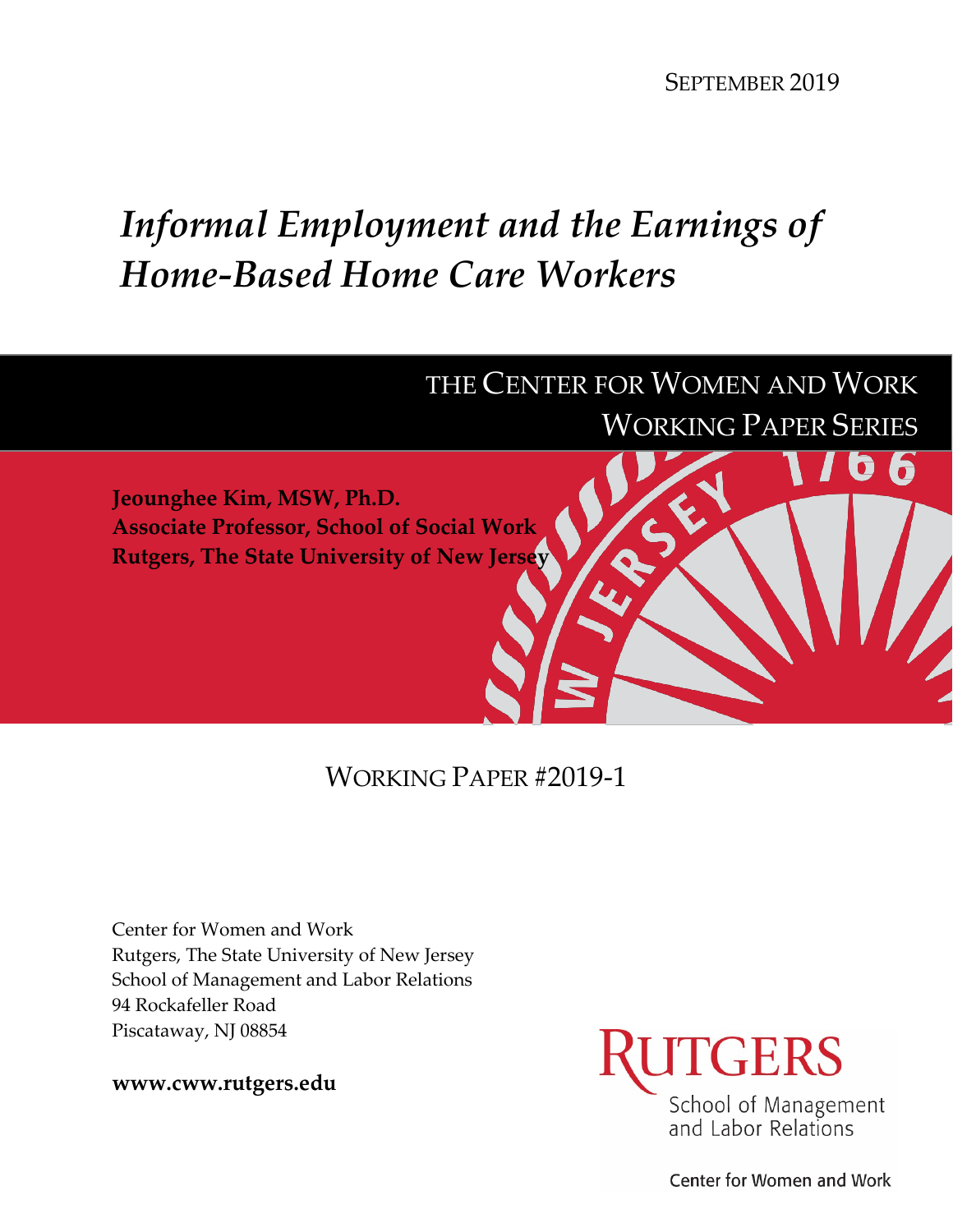Informal Employment and the Earnings of Home-Based Home Care Workers

Jeounghee Kim, MSW, Ph.D.

Associate Professor

School of Social Work

Rutgers, the State University of NJ

[jeoukim@ssw.rutgers.edu](mailto:jeoukim@ssw.rutgers.edu)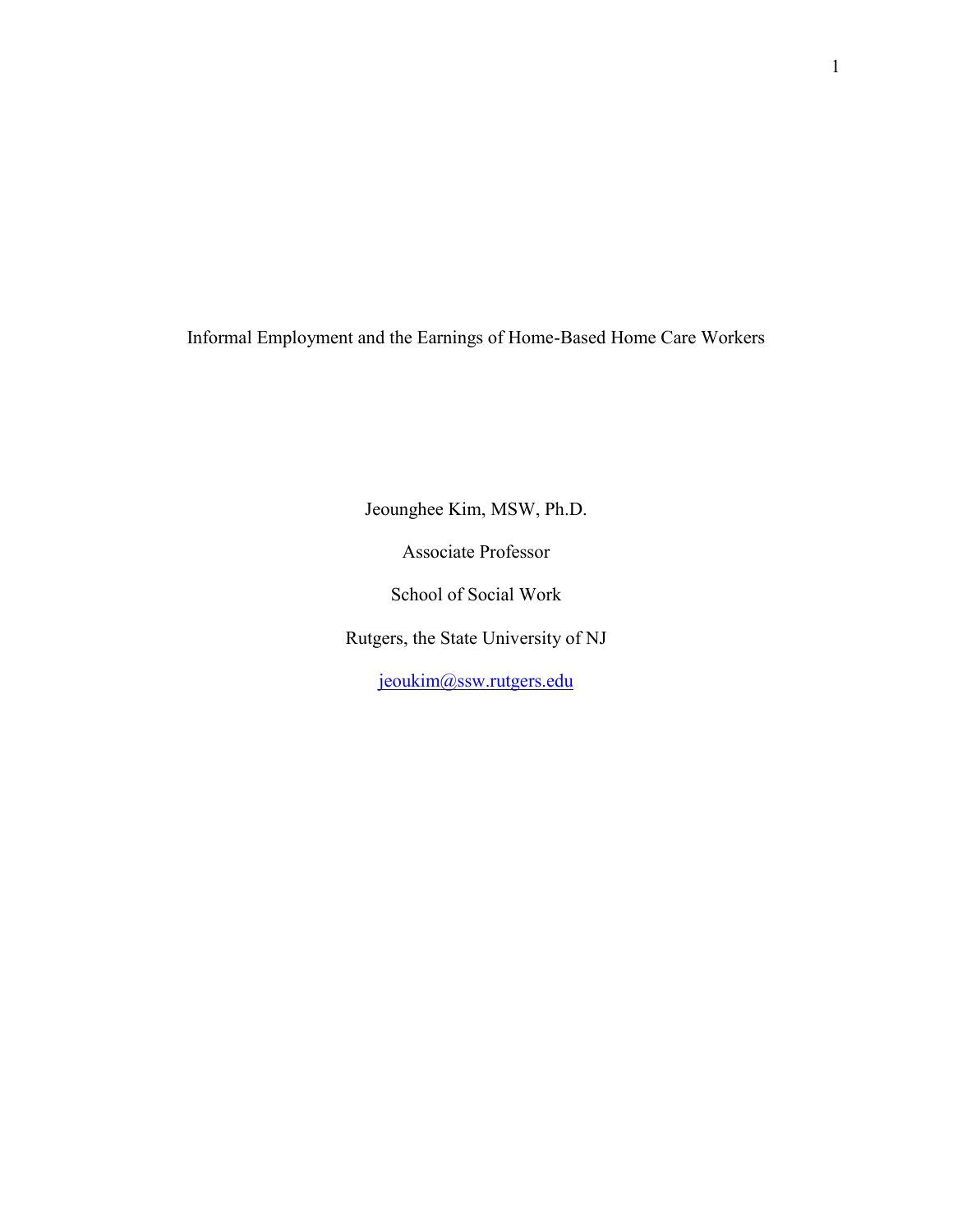#### **Abstract**

Informal employment continues to exist in parallel with formal employment among home-based home care workers. This study examines the extent to which home care workers' earnings are adversely affected by informal employment and state labor policies. Using a sample of 1,318 home-based home care workers from the Current Population Survey of 2017 and 2018, this study found that (1) workers informally employed had a 9% reduction in annual earnings and that (2) the positive effect of generous state minimum wages and Domestic Workers' Bill of Rights did not reach the earnings of informally employed workers. Implications for employers' responsibilities and government regulations are discussed.

*Keywords***:** Home care workers, household employees, independent contractors, state minimum wages, Domestic Workers Bill of Rights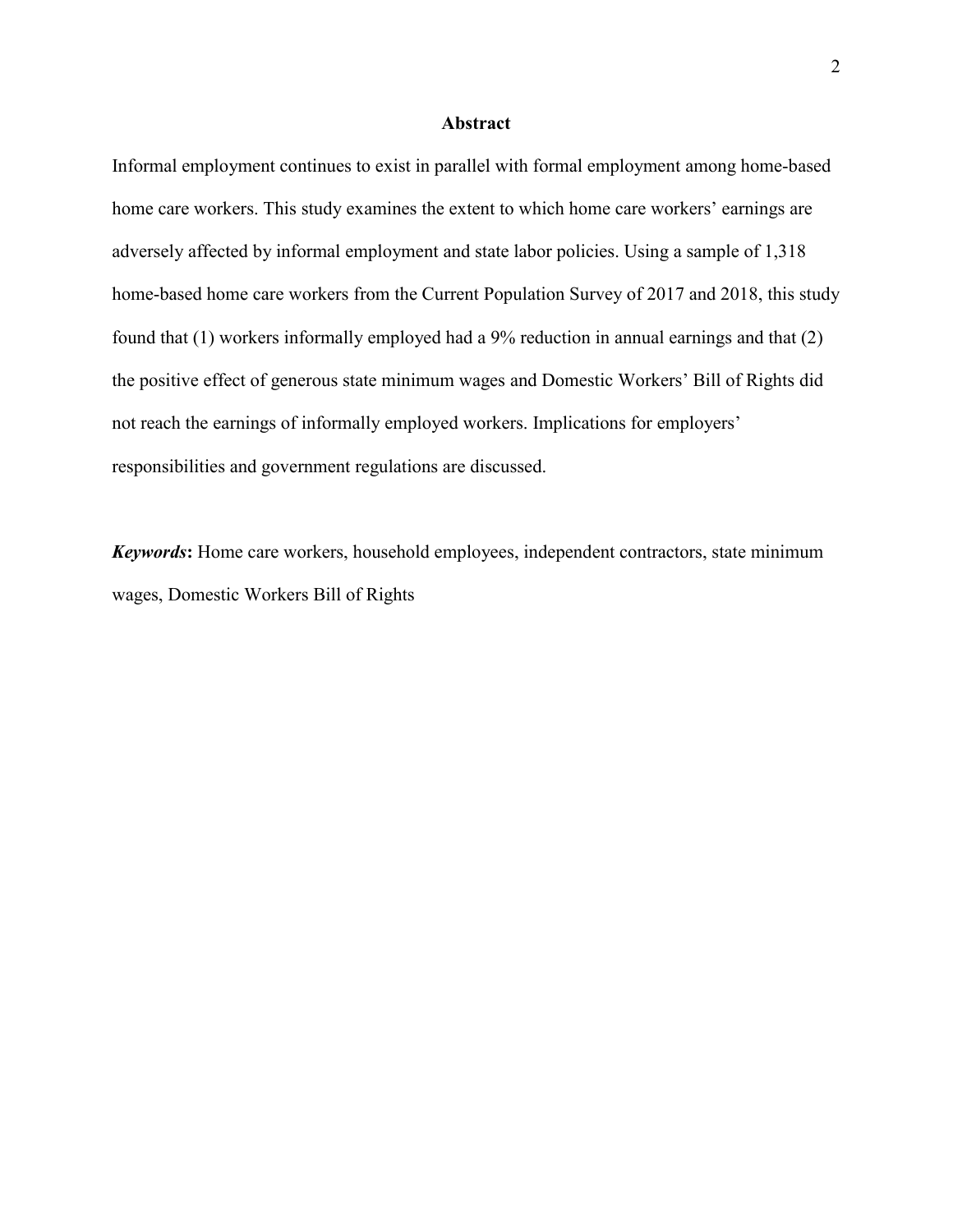Informal Employment and the Earnings of Home-Based Home Care Workers

Although data on informal work are not readily available in a developed country like the United States, informal employment continues to exist in parallel with formal employment in the home-based home care industry. Some home care workers directly employed by private households or misclassified as independent contractors are treated as unpaid caregivers or domestic workers employed under the table. These employment arrangements leave the workers in a very precarious situation unprotected by labor policies designed to protect employees. Despite the labor market situation, the home care workforce more than doubled in size over the past ten years, from nearly 840,000 in 2007 to over two million in 2017 (Paraprofessional Healthcare Institute, 2018). The demand for the workforce is projected to reach up to 3.4 million by 2030, making it an urgent national agenda to train and retain the workforce (U.S. Department of Health and Human Services, 2018).

Home care workers, in most cases, refer to personal care workers and home health aides (or nursing assistants) who assist elderly, patients, or persons with disabilities at the person' homes with daily living activities (i.e., personal care, housekeeping, and cooking). In addition to personal care, home health aides provide routine individualized health care under the supervision of a licensed health professional to monitor and report clients' health status to their families and health care providers. Home-based home care workers work at clients' homes caring for one client at a time and are hired through home care agencies or directly by individual clients or private households as Figure 1 shows below (Note that for this study home care workers do not include those who work in long-term care facilities) (U.S. Department of Labor, 2016). These workers are predominantly female, racial/ethnic minorities, and immigrants, and with limited education (Paraprofessional Healthcare Institute, 2018).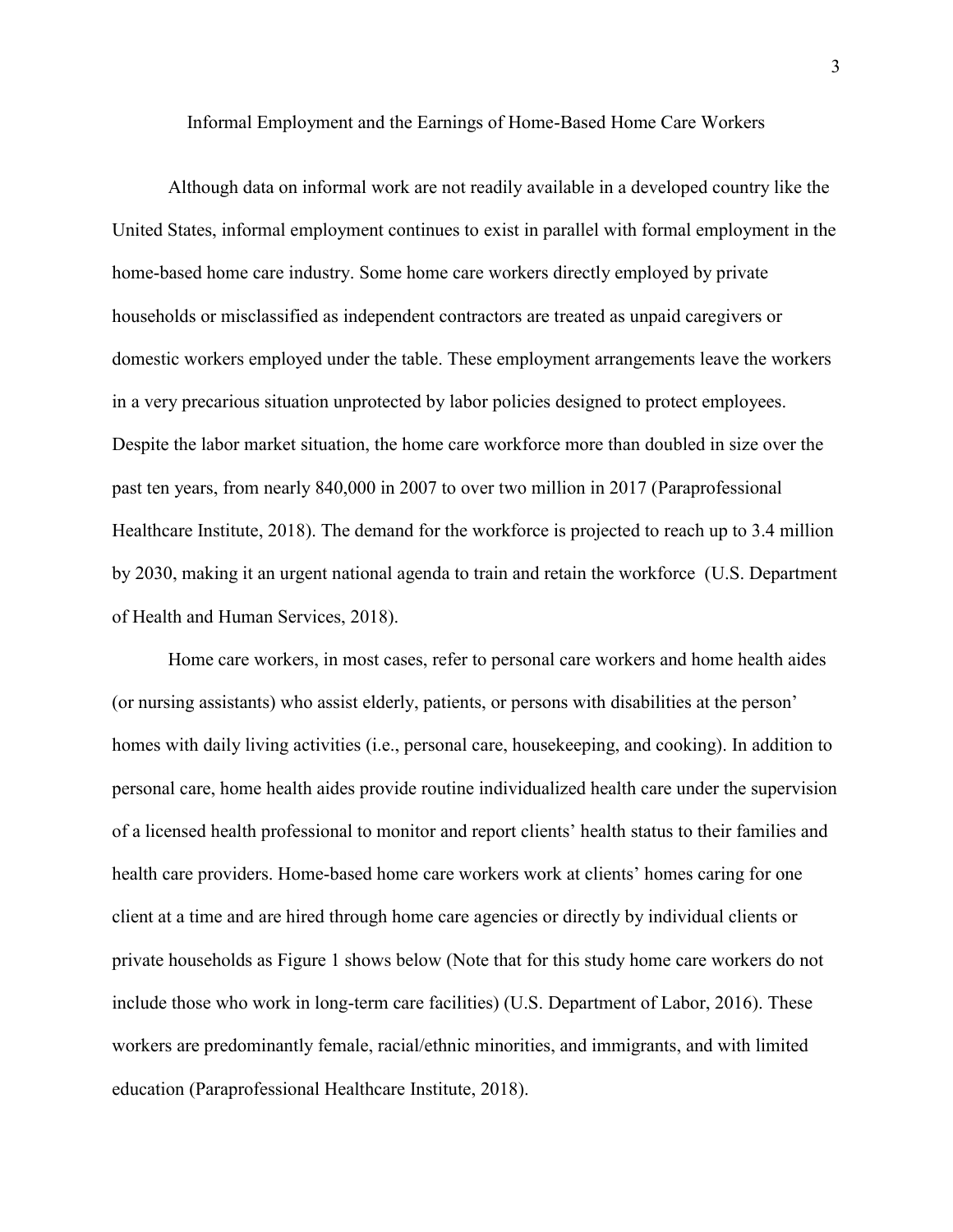#### [Insert Figure 1 about here]

The demand for home care workers was due to the rising numbers of retirees and individuals with chronic health conditions who prefer to stay at home. It has also increased due to the increase in female labor force participation and cut-backs in social services (Chamberlain, 2013; Lobel, 2001). Government social policies and funding created home care and shaped the structure of the industry and the conditions of work. The welfare nexus - linking old age, disability, health, and welfare policies - transformed direct care hidden in the home into public service (Boris & Klein, 2006).

Despite the growing needs for home care workers, worker recruitment and retention remain challenging because of the labor market injustice that the workers endure: persistent low wages, lack of benefits, poor working conditions, emotional and physical drains, and lack of career advancement. Many do not have guaranteed full-time hours of work, and when they work, they earn, on average, around \$10-11 per hour with inconsistent hours (Paraprofessional Healthcare Institute, 2018). Indeed, nearly 50 percent of home care workers or a quarter of all direct care workers were reported to live in households that receive public assistance such as Medicaid, food assistance, and housing and heating assistance because their earnings are not enough to make ends meet (Paraprofessional Healthcare Institute, 2018; National Employment Law Project, 2017).

Most (65%) direct care services are funded by the governments primarily through Medicaid and Medicare; both Medicare and Medicaid pay for home health care, and personal care can be covered only by Medicaid for home-bound patients and individuals (U.S. Census Bureau, 2017; Reaves & Musemeci, 2015). As states in general offer limited reimbursement rates, home care agencies that provide Medicare- or Medicaid-based home health services are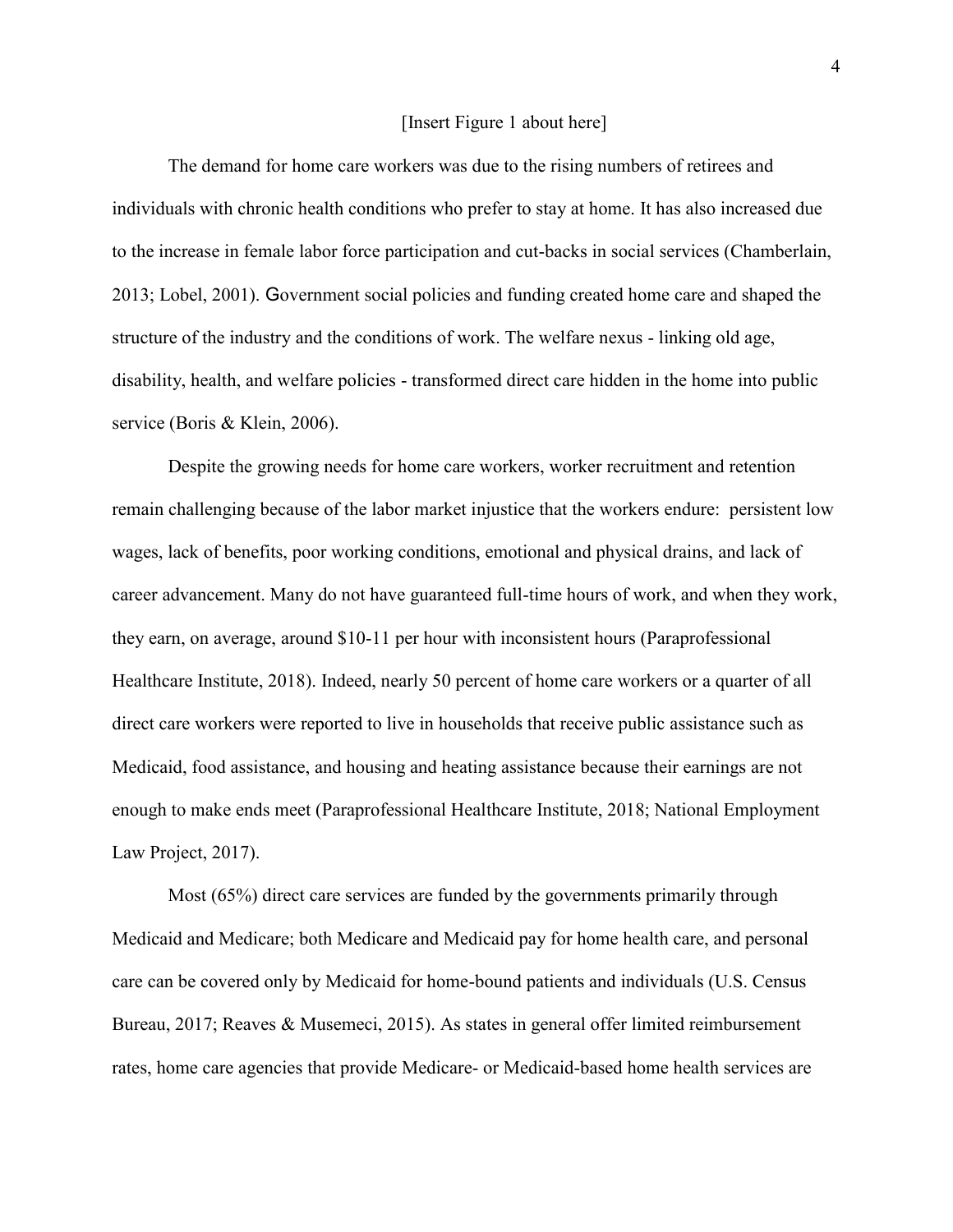under financial strains to continue their businesses and to offer home care workers competitive pays (Artiga, Hinton, Rudowitz & Musumeci, 2017). It means the federal and state governments' fixed reimbursement rates for Medicare and Medicaid recipients effectively cap the wage level of home care workers low (Dawson, 2016). Home care services in private market are out-ofpocket costs for clients and their households or paid for by long-term care insurance, both of which are quite limited; those in need of the services typically have limited incomes, and longterm insurance is costly and has only limited coverage for clients (Dawson, 2016; Reaves & Musumeci, 2015). These situations provide an essential backdrop in explaining the earnings level of home care workers.

Low earnings of home care workers may get even smaller with informal and nonstandard employment arrangements that are significantly correlated with labor market violations**.** Many home care workers, particularly those in private markets for patients or clients who pay out-ofpocket, still work in an informal sector of the economy outside of state regulations, where formal labor contracts, payment of taxes and benefits, and standards for hiring are typically absent (Hondagneu-Sotelo, 1997). As they may also work alone at the private homes of their employers and clients, their work is mostly invisible and outside state regulations, making home care workers one of the most vulnerable groups of workers in the economy.

With this background, this study aims to examine the extent to which home care workers' earnings are explained by employment arrangement, state labor policies, and workers' skill qualifications and demographic vulnerabilities. The primary focus of this study is to explore how informal employment arrangements, in particular, are related to low earnings of home care workers. Although home care workers have become legally entitled to minimum wages and overtime pays, those who are directly or informally hired by individual clients or households or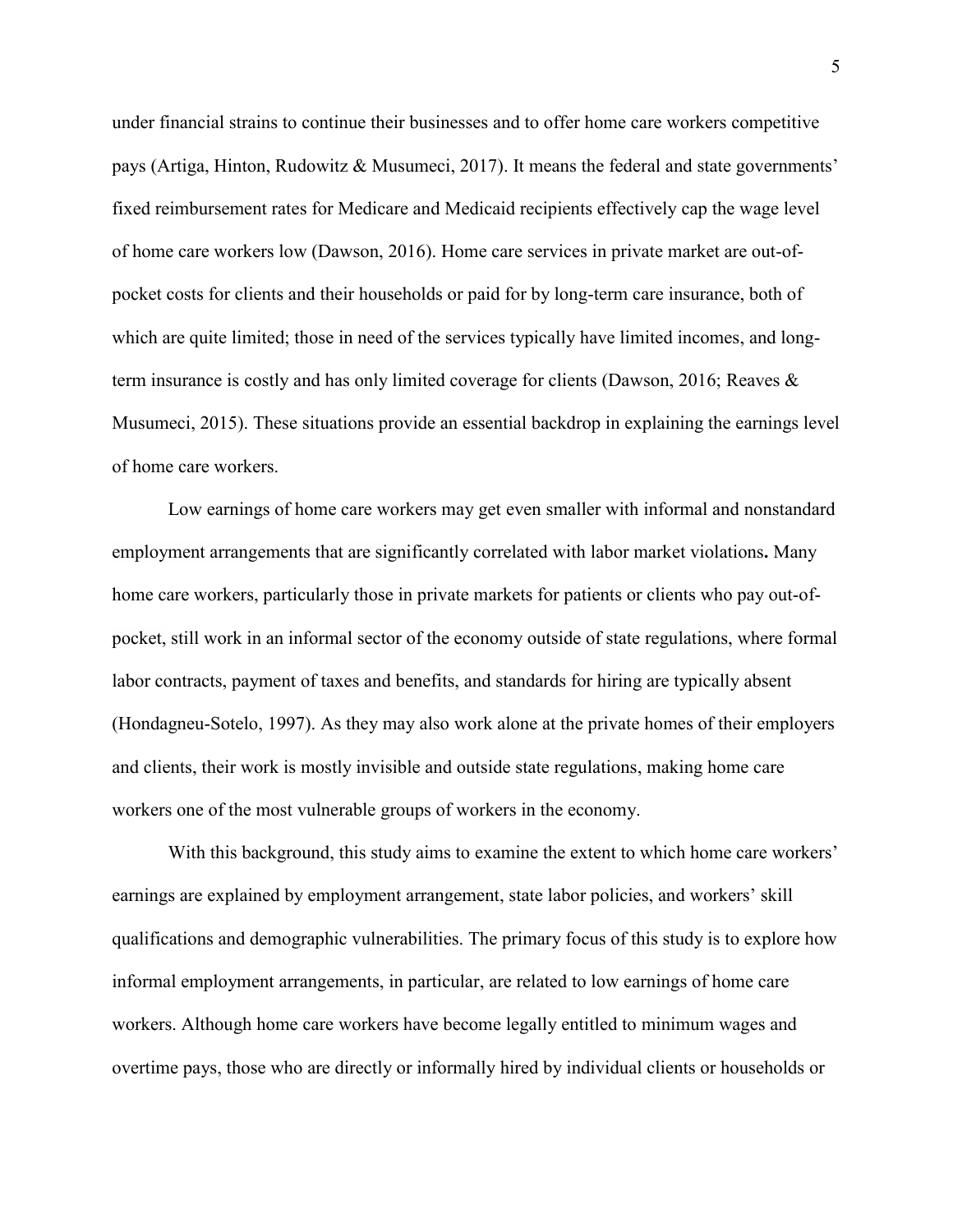those classified as self-employed (i.e., independent contractors) can still be denied such benefits. Denial of these protections, mainly minimum wage and overtime pay guarantees, often bring down the workers' wages and earnings even lower than the on-going level that is considered to be already poverty earnings.

#### **Factors Contributing to Low Earnings**

England (2005) argued that care work pays less than it would be predicted by the skill level and even less than other predominantly female jobs at its skill level. Empirical studies report that direct care occupations, in general, bear significant wage or earning penalties up to 8% (e.g., Budig & Misra, 2010; England, Budig, & Folbre, 2002; Kilbourne, England, Farkas, Beron & Weir, 1994). In the sections below, the following three critical factors identified in the literature that contribute to the low earnings of home care workers are discussed in detail: (1) Informal and nonstandard employment arrangements, (2) state policies – minimum wages and Domestic Workers Bill of Rights, and (3) limited skills and qualifications.

#### **Informal and Nonstandard Employment Arrangements**

It is well-known in the literature that employment arrangements can generate precarious work and worker insecurity (Kallerberg, 2009). While employment arrangement is the primary means by which workers in the United States obtain rights and benefits associated with paid work, the arrangements differ in the relative power of employers and employees in controlling tasks, negotiating the conditions of employment, and terminating a job (Kallerberg, 2009). Within direct care occupations, home care occupation is unique in its relationship to public funding and informal employment arrangement, both of which are the additional sources of earnings penalties for working in the occupation. For publicly funded personal care workers and home health aides, Medicaid and Medicare reimbursement rates keep their wages and earnings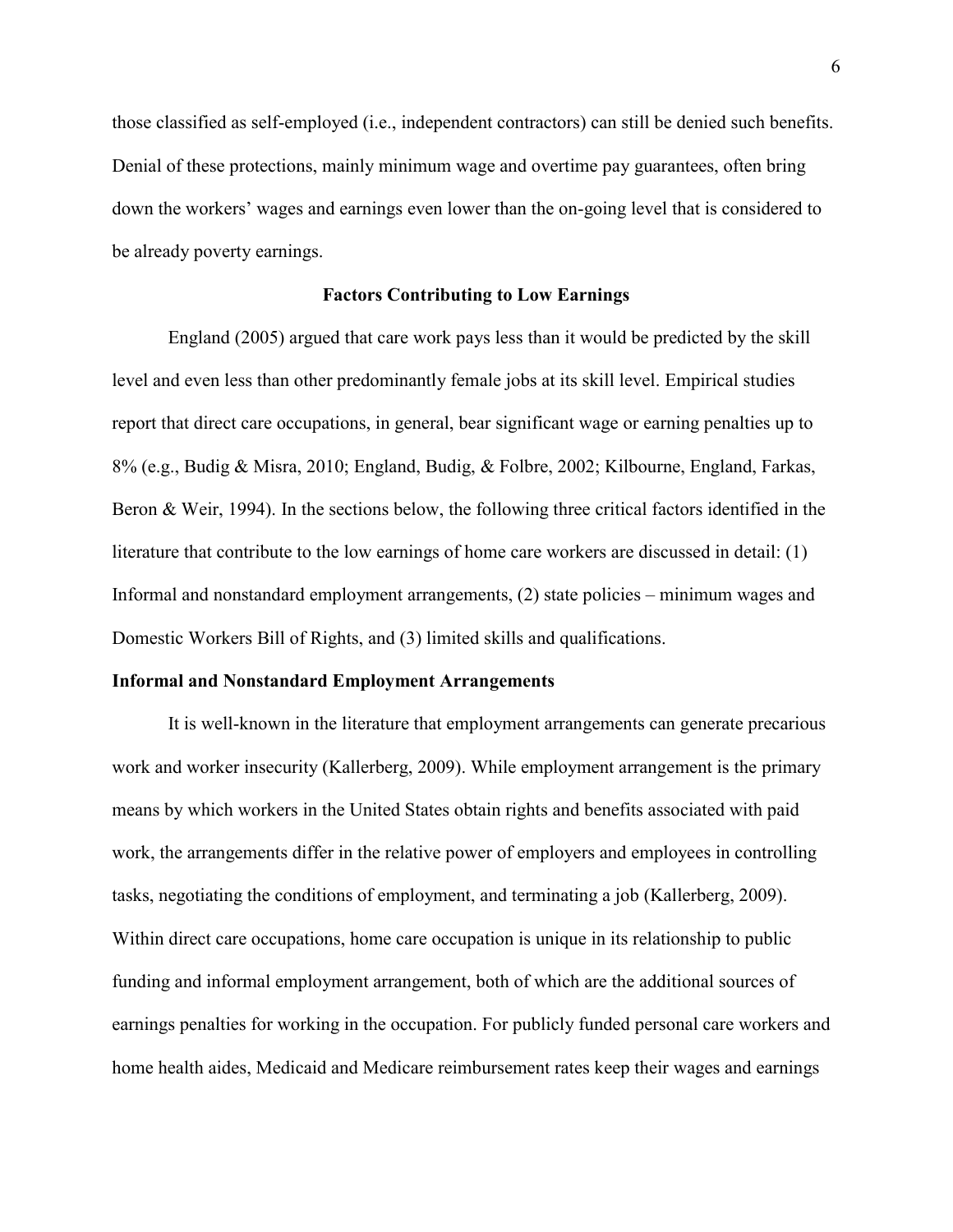low. They are, however, hired and employed by licensed home care agencies and more likely to have a defined employment relationship with the agencies subject to the applicable federal and state employment and health and safety regulations. Their work hours and wages and other working conditions, therefore, stand a better chance of being regulated (Smith, 2011). They are also likely to have access to employment benefits such as Social Security benefits, Medicare, workman' compensation, unemployment compensation, and disability insurance.

When personal care and home health services are not funded through Medicare or Medicaid; however, home care workers are employed directly by individual clients or households. This particular arrangement, of course, does not preclude an employment relationship between the households and the workers from being formal and subject for legal obligations. Private households qualify as the worker's employers if workers are paid more than \$2,100 annually (in 2018). They are required to keep work hour records and pay for overtime and at least the minimum wages (or state minimum wage, if higher) along with payroll taxes (Internal Revenue Service, 2016). Nevertheless, the relationship between home care workers and household employers is more likely to be informal based on verbal agreements and less likely to be on a written contract (Hayashi, 2010). Even with a written contract, the employment terms specified are often limited in scope. More importantly, the employment terms on the contracts are not always abided by, and the terms tend to break down over time gradually. Once emotional closeness is developed between workers and clients of the families through direct care service, workers may be treated as members of the households who are expected to perform the tasks out of "love" rather than for "money" (Chamberlain, 2013; England, 2005). Under this situation, workers are left unprotected from the hour and wage violations that can lower their wages and earnings even more.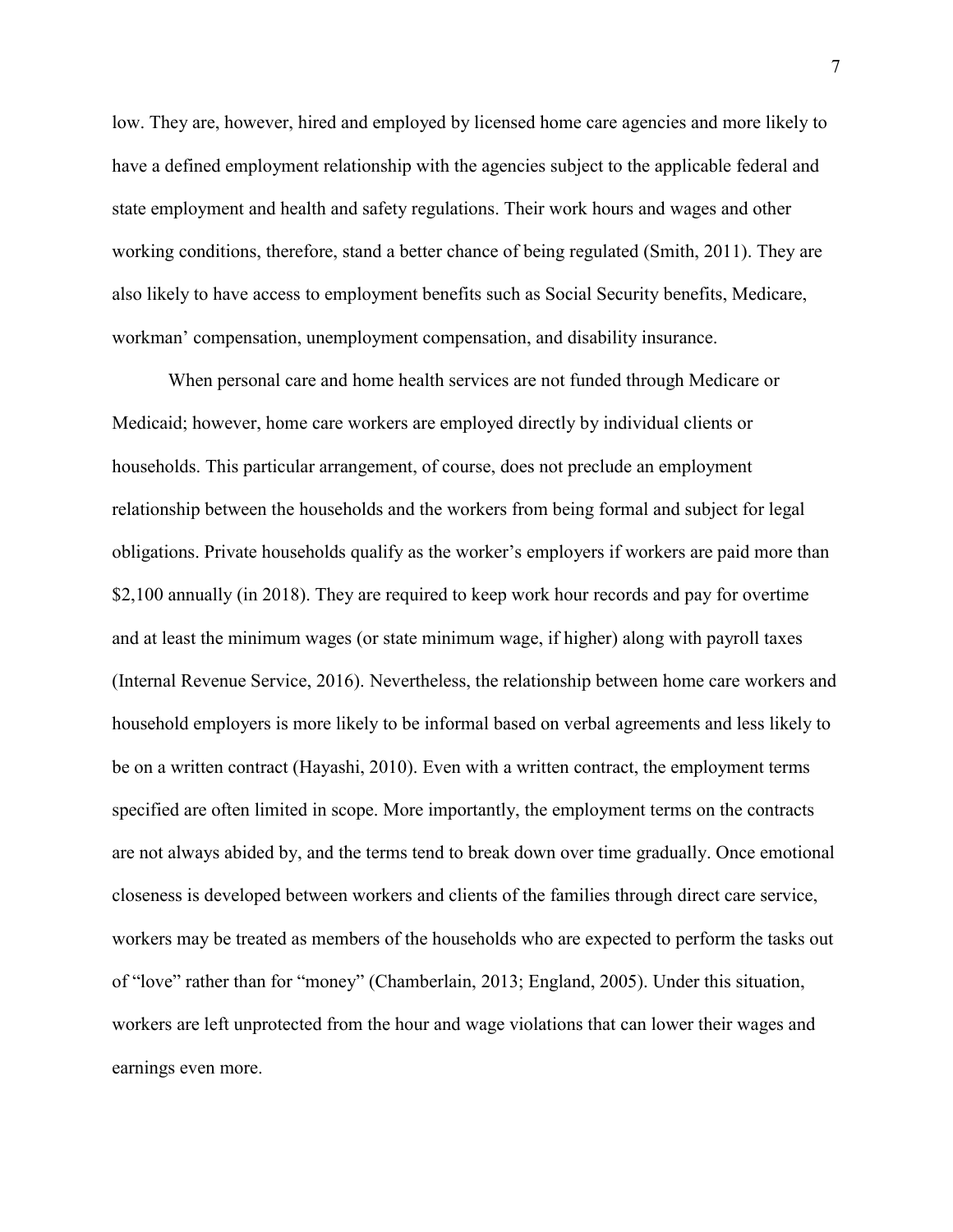Home care workers can also be classified as independent contractors when individual clients and households hire home care workers directly or even when employed by home care agencies (Smith, 2011; National Employment Law Project, 2015). Some home care employers, as a business model or for more profits, require their workers to sign "independent contractor" agreements although few of them have their own business nor have the power and ability to set their duties, hours, and wages. When misclassified as independent contractors, they are not entitled to minimum wage and overtime pay, which can make them more vulnerable to lower wages and earnings. Effective October 16, 2015, according to the new definitions and regulations within the FLSA, no individuals employed by a home care agency may be classified as a companion. However, both those employed by a home care agency and directly employed by a private household, remain vulnerable to misclassification. An informal employment arrangement, either through lack of clear contracts or employee misclassification, is prevalent among home-based home care workers, putting the workers in a very precarious situation (Jokela, 2017).

#### **State Policies: Minimum Wages and Domestic Workers' Bill of Rights**

Due to the origin of unpaid care or domestic worker status, home care workers have a long history of being excluded from labor laws until recently. Both the National Labor Relations Act of 1935 that provides workers with rights to organize and the Fair Labor Standards Act (FLSA) of 1938 that ensures workers minimum wage and overtime pay (for 40+ hours of work weekly) had excluded these workers from coverage as they used to be deemed companionship service providers to elderly persons or persons with illnesses, injuries, or disabilities. Home health care workers used to be partially or wholly exempted from these workplace laws (Bernhardt, Spiller & Theodore, 2013) and could not (in theory) experience a violation of those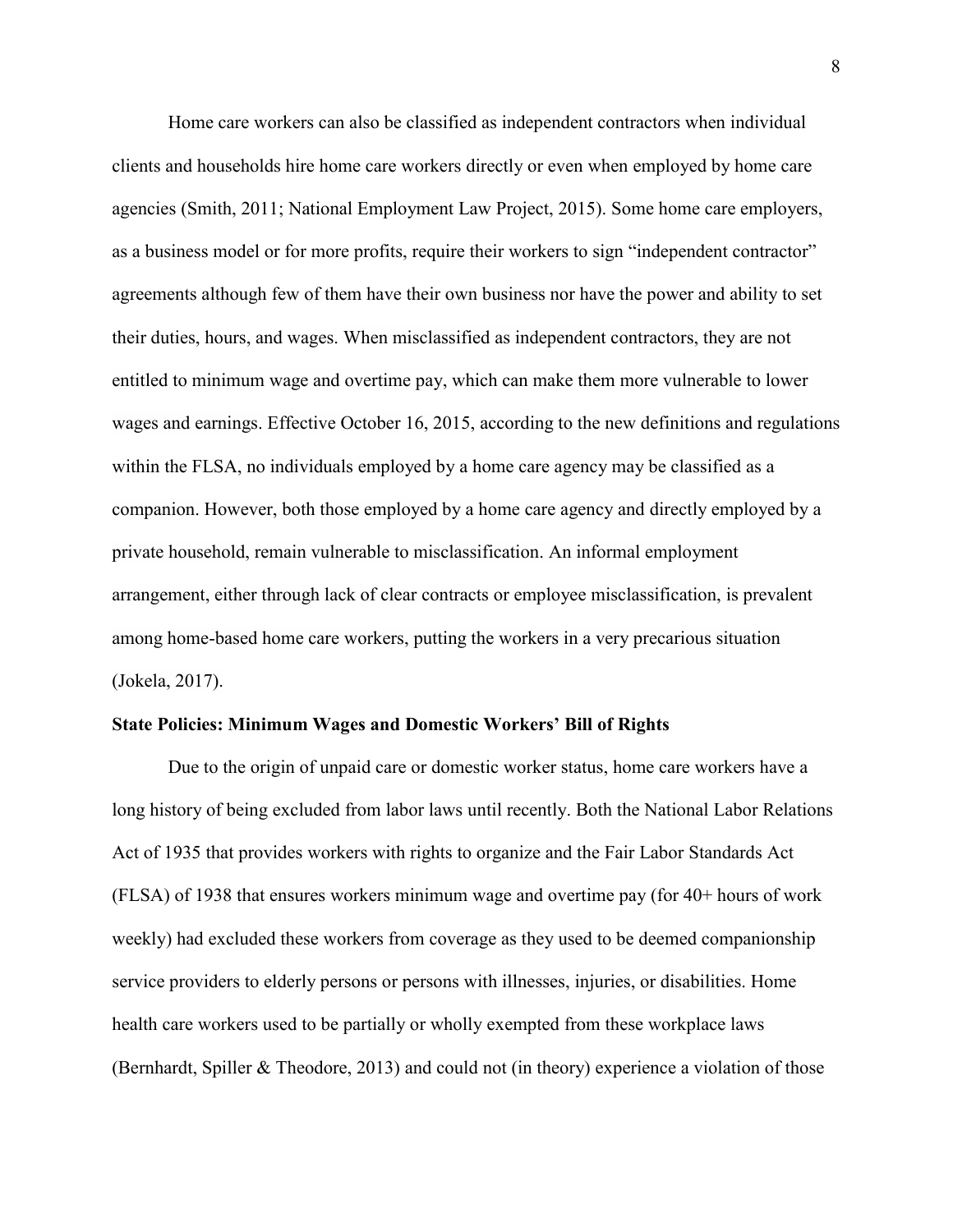laws, which often resulted in lower earnings. The 2015 amendment of FLSA began protecting companionship services providers such as certified nursing assistants, home health aides, personal care aides, and other caregivers.

As one of the low-wage occupations, home care occupation is very vulnerable to the federal and state minimum wages (Howes, 2005). Although their pays are universally low, they vary somewhat by state and region – the mean hourly wage for home health aides in California, for example, was \$16.19 while the wage in Ohio was \$10.85 in 2018 (U.S. Bureau of Labor Statistics, 2019a). Again in part due to the histories of exclusion in the FLSA, home care workers continue to work under highly variable conditions mainly depending on which state they live as well as how they are employed and whether they have succeeded in organizing the workers in the area (Stacey, 2005). As for 2019, as many as 29 States (in addition to District of Columbia and territories) had their minimum wages set higher than the federal minimum wage ranging from \$7.5 in Minnesota and \$14 in District of Columbia while in the rest of areas, the federal minimum wage of \$7.25 prevails (U.S. Department of Labor, 2019).

Furthermore, thanks to organizing efforts by alt-labor in the recent decades, nine states (New York, California, Connecticut, Hawaii, Illinois, Massachusetts, Nevada, New Mexico and Oregon) and one municipality (Seattle) have so far passed the Domestic Workers' Bill of Rights (Bernhardt & Osterman, 2017; National Domestic Workers Alliance, 2019), which in most states, focused on having a written employment contract, overtime payment, paid time-off, and protection from workplace harassment (National Domestic Workers Alliance, 2019). Although home care workers are now legally entitled to minimum wages, and overtime pays as well as the coverages of essential social insurance (Social Security, Medicare, unemployment insurance, and workers' compensation), those who are directly or informally hired by individual clients or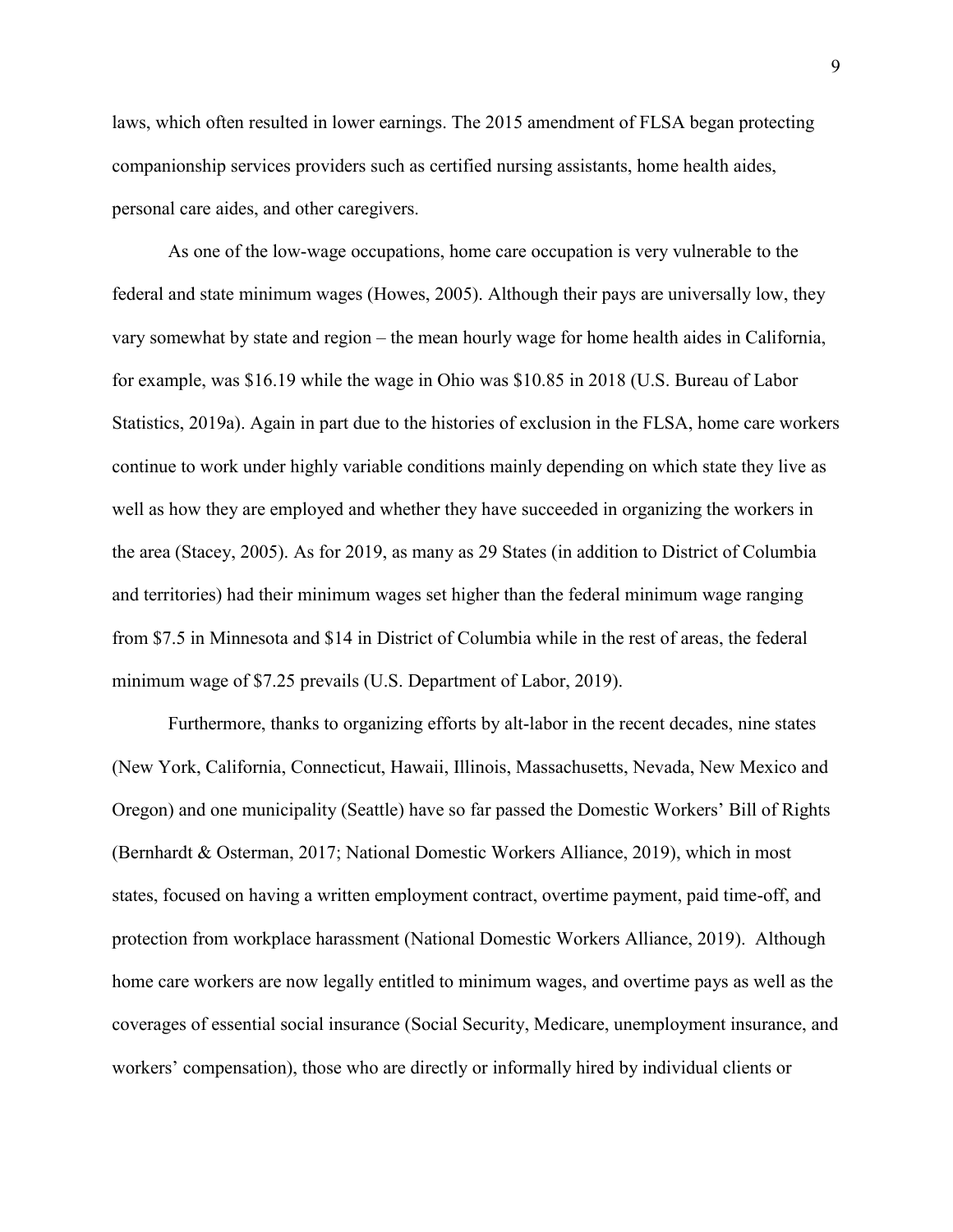households or those misclassified as independent contractors can be denied such benefits. As stated before, denial of these protections, mainly minimum wage and overtime pay violations, often bring down the workers' wages and earnings even lower than the on-going level that is considered to be already poverty earnings. Home care workers whose rights to minimum wage and overtime pay are violated experience a significant reduction in earnings. According to Bernhardt and her team (2013) who conducted a landmarked survey of the 2008 Unregulated Work Study for 4,387 low wage workers in Los Angeles, New York, and Chicago, nonstandard work and employment informality are correlated with workplace violations. Among workers employed by private households, home health care workers had the highest violation rates in their sample. They measured the number of employment benefits such as health insurance, paid sick days, and vacation days, and annual raises as an indicator of informal employment arrangement and found that minimum wage violation was more frequent when employment arrangement was informal (i.e., the employers provided at most only one benefit) (Bernhardt, et al., 2013).

#### **Limited Skills and Qualifications**

The fact that direct care workers receive, on average, lower than expected pays is explained by the characteristics of the jobs, the skill demands, and the qualifications of those holding the jobs. Direct care that homecare workers perform is associated with unpaid work traditionally carried out by caregivers to their family members. Also, the skills qualifications are relatively low, and workers typically have below or at the high school level education and sometimes with other employment barriers (e.g. family obligations, limited English proficiency, legal residency). Regulations by the federal Medicare, one of the primary payers for direct care services, require that home health aides employed by Medicare-certified agencies to be trained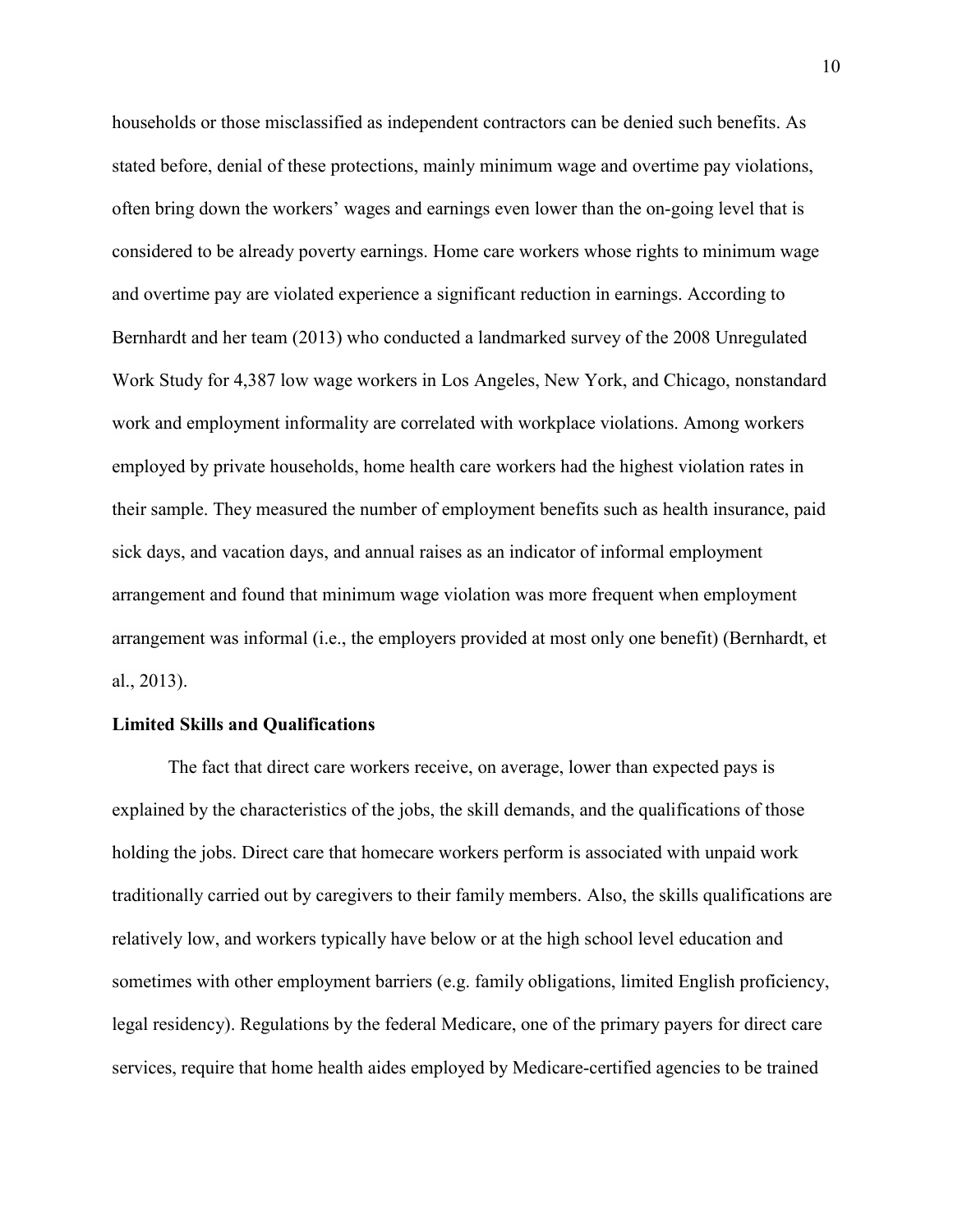for at least 75 hours through state-approved training programs and pass a standardized test (U.S. Bureau of Labor Statistics, 2019). Four states allow Certified Nursing Aides to become certified Home Health Aides with additional training (Paraprofessional Healthcare Institute, 2018). Most states require just the minimum 75 hours of training, and eleven states require home health aides to be Certified Nursing Aides with a varying level of additional training requirements and clinical hours.

Nevertheless, these skill requirements in most states have not changed for decades. Furthermore, workers who work for private companies or directly hired by households may not need to meet these training requirements, which may help explain the home care workers' low earnings. Even with certification, home care workers remained classified as domestic workers in some states (e.g., Oregon, North Carolina), indicating that the occupational credential may not be related to higher earnings among home care workers (Boris & Klein, 2006).

#### **Methods**

#### **Data and Sample**

The data for this study came from the Annual Social and Economic Supplement (ASEC) of the Current Population Survey (CPS) of 2017 and 2018, collected by the Bureau of Census and Labor Statistics. (Data from the CPS Contingent Supplement were inappropriate because the supplement excluded self-employed and did not interview all CPS monthly sample. Data from the CPS basic monthly data were also inappropriate because earning data were not available). The CPS-ASEC provides data for earnings from self-employment either through the respondents' primary jobs or supplementary jobs. Using the occupation and industry classification codes in CPS, employees or workers who worked as nursing, psychiatric, and home health aides and personal and home care aides (home care workers) in the previous years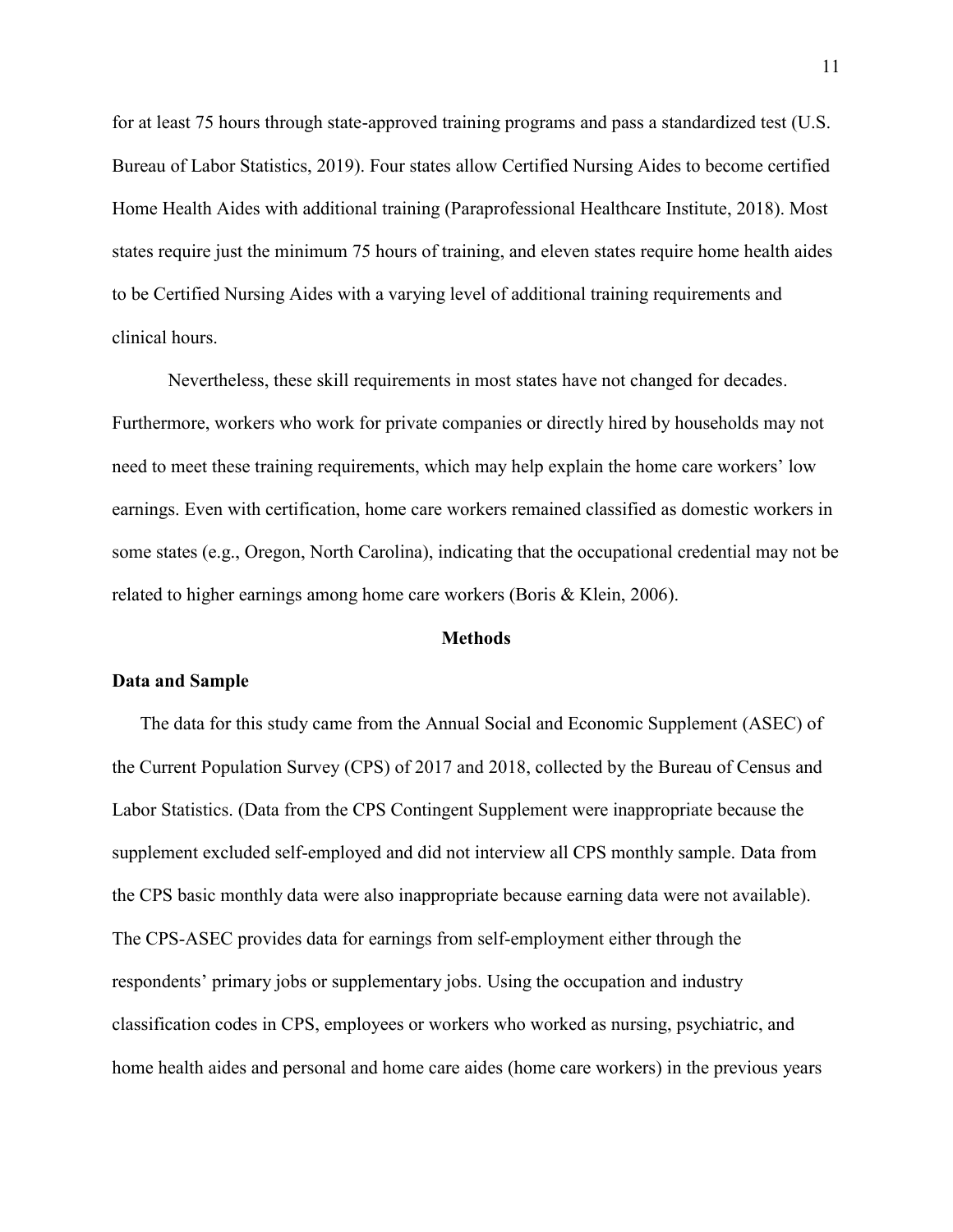were identified. Those who worked in facility settings (e.g., hospitals, nursing care facilities, residential care facilities, outpatient care centers, etc.) were excluded from the sample. The sample was limited to home-based workers, that is, only those who are likely to work at private homes by confining the data to the following three industries: Private households, home health care services, and individuals and family services. Using class of worker recode in CPS, the sample was further classified into either (1) agency employees (workers employed by home care agencies), (2) household employees or self-employees (workers directly hired by individuals or households or self-employed).

Workers who did not report positive weekly hours of work and earnings were excluded from the analysis. Also excluded from this study were managers or business owners (self-employed with incorporated business and self-employed with employees) in this direct care industry. Many individuals choose to work as home health aides to explore health care professionals as their careers or for flexible work hours while in school or in training (to eventually move out of the profession). So, those in school or training were also excluded from the sample as they are not entirely in the labor market. Individuals who voluntarily worked part-time part-year were excluded from the sample. Individuals who worked 4 hours or less weekly are also excluded from the sample because they are not likely to be qualified as hourly employees under any circumstances (a minimum of \$2,100 annual earning to be qualified as employees at \$10-11 hourly wages). The final analytical sample included 1,312 personal and home care workers as well as nursing, psychiatric, and home health aides.

#### **Variables and Measures**

The dependent of interest was person-level annual earning, which was log-transformed to correct for a high level of skewness. Hourly wage data are available only for hourly earners in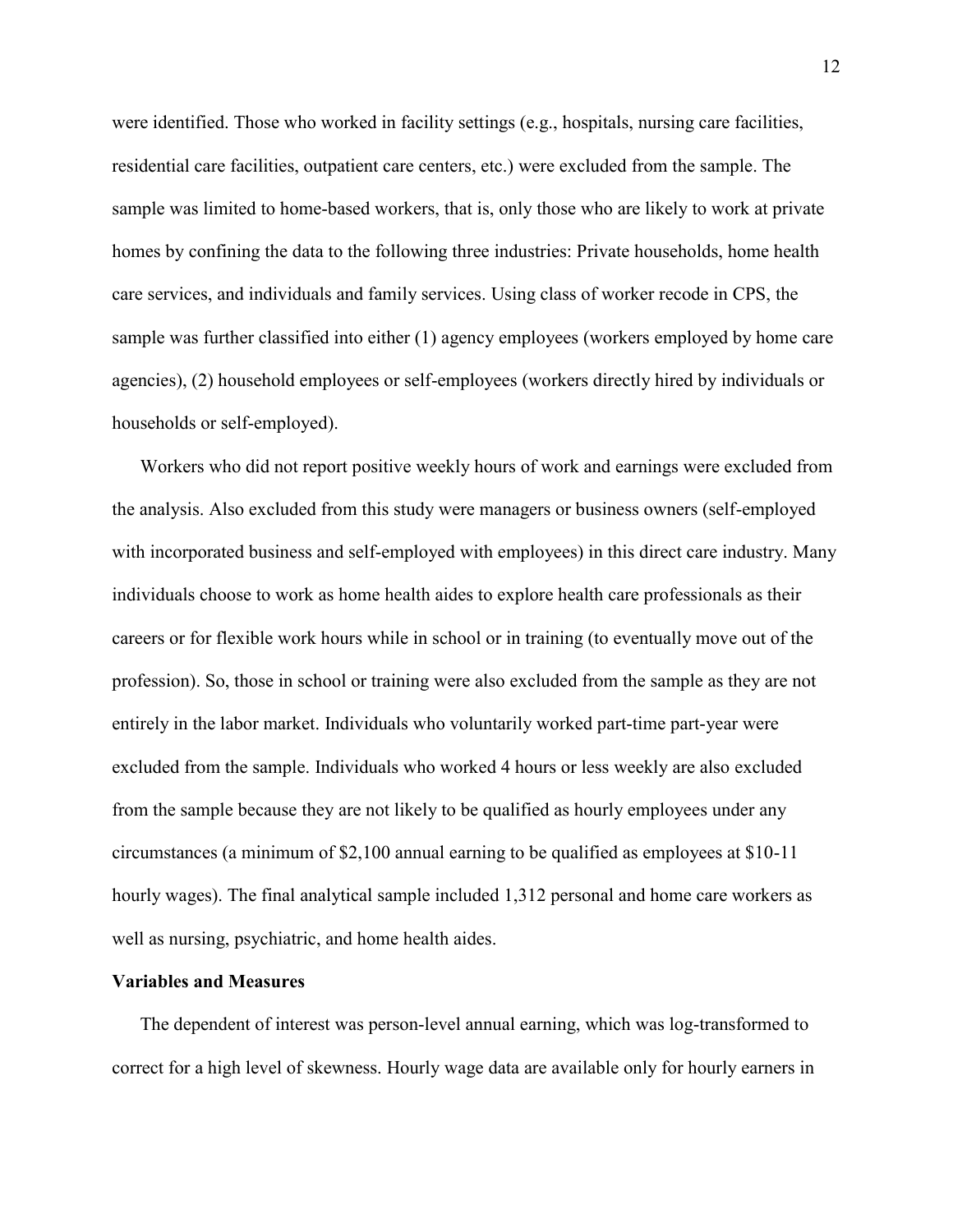ASEC; weekly earnings data are not available in ASEC to enable the estimation of hourly wages with weekly hours of work. Therefore, the variable for annual earnings was used while controlling for weekly hours of work and annual work status.

The first major independent variable for this study was employment arrangement- **e**mployed by agencies, directly employed by individuals or households, and self-employed (or independent contractors). Home care workers directly employed by individual patients or households were considered as informally employed, and the self-employed were considered to be in a nonstandard arrangement. Note that because incorporated business owners and owners with employees were excluded from the sample, the self-employed in the sample were loneindependent contractors only.

The second independent variable for this study was State variations in labor laws. The twenty-nine states whose minimum wages were higher than the federal minimum wage were first identified, and then those who enacted the Domestic Workers Bill of Rights were also identified (NY, CA, CT, HI, IL, MA, NV, OR, NM, and Seattle). Using the State minimum wages and Domestic Workers' Bill of Rights, the following four State categories were created: (1) Higher State minimum wages=Yes, Domestic Workers' Bill of Rights=Yes; (2) Higher State minimum wages=No, Domestic Workers' Bill of Rights=Yes; (3) Higher State minimum wages=Yes, Domestic Workers' Bill of Rights=No; and (4) Higher State minimum wages=Yes, Domestic Workers' Bill of Rights=Yes.

Demographic variables were analyzed as control variables. Age was continuously measured in years; all other following control variables were categorically measured: gender (male vs. female), race/ethnicity (White, Black, Hispanic, or others), marital status (married, single, or never married), parental status (having at least one child under age 18), immigration and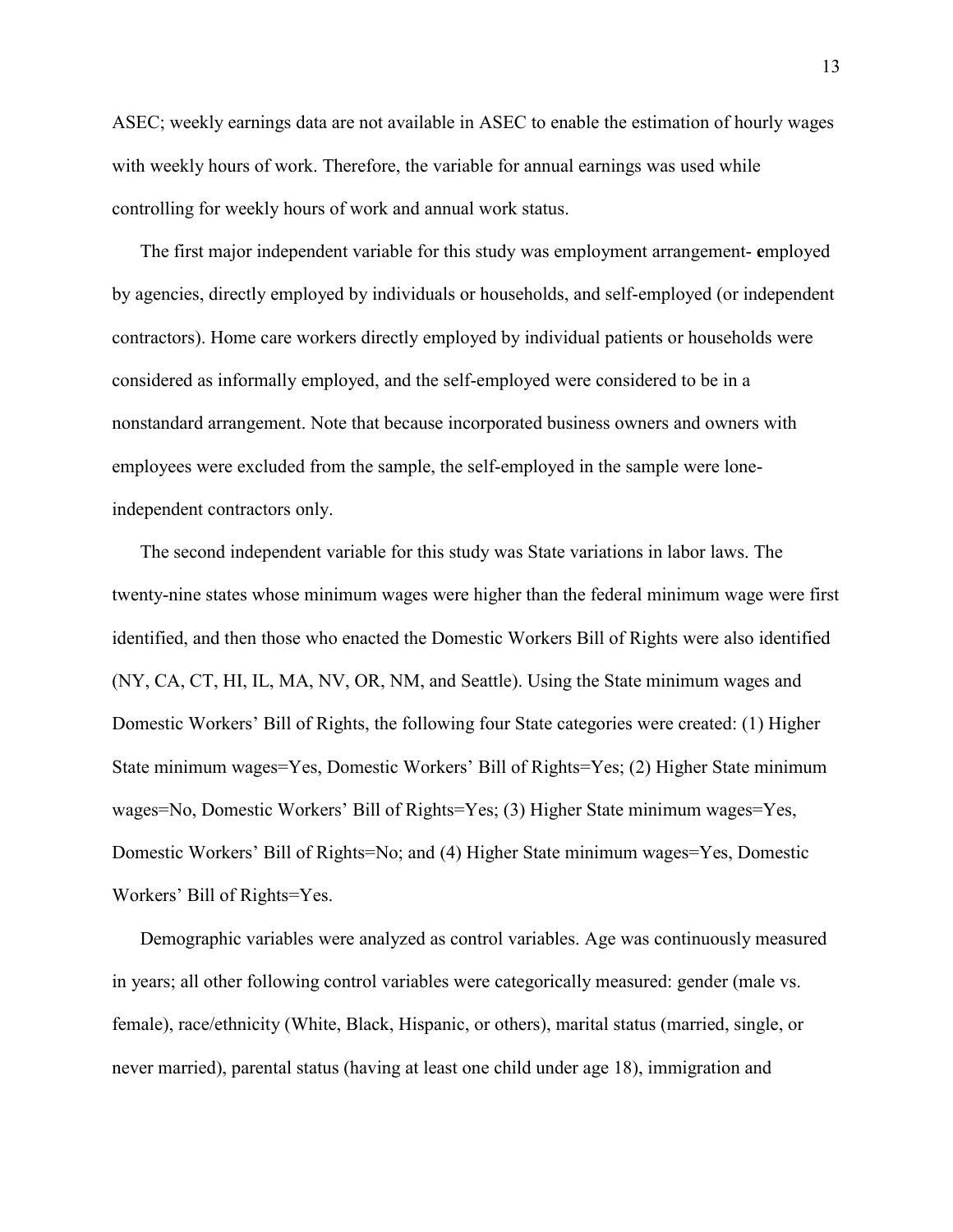citizenship status (native-born citizen, naturalized citizen, or noncitizen), educational attainment (less than high school, high school, some college or college or more), and occupational certification holding (yes or no) as required by the laws.

Other variables that measured *employment characteristics* were also included as control variables. The first variable measured if the workers were personal care workers or home health aides (e.g., nursing, psychiatric aides). As briefly stated above, although both personal care workers and home health aides were home care workers, their job tasks and pay rates are known to slightly differ. It was necessary, therefore, to control for such differences. The second group of control variables measured the most crucial determinant of the dependent variable**:** *year-round work status* (full-year full-time; full-year part-time; part-year full-time; part-year part-time) and weekly hours of work (in hours). Controlling for these two variables were critical for the multivariate regression models as individuals' annual earnings predicated on how many hours they worked throughout the year. Workers' *memberships in labor unions or associations* were also measured (yes or no) as there is ample evidence in the extant literature about the effects of collective bargaining or union membership on workers' earnings (Boris & Klein, 2006). The number of employers (one or at least two) in a year was included in the analyses to control for the effects of employment regularity or permanency on the workers' earning. (Jokela, 2017) The last control variables measured if the workers were live-in workers (yes or no) – controlling for this variable was essential to distinguish family members who worked as paid caregivers, who could have identified themselves as self-employed.

#### **Data Analysis**

A series of descriptive analyses were conducted to examine home care workers' characteristics by employment arrangement. Marginal treatment effect (MTE) models were used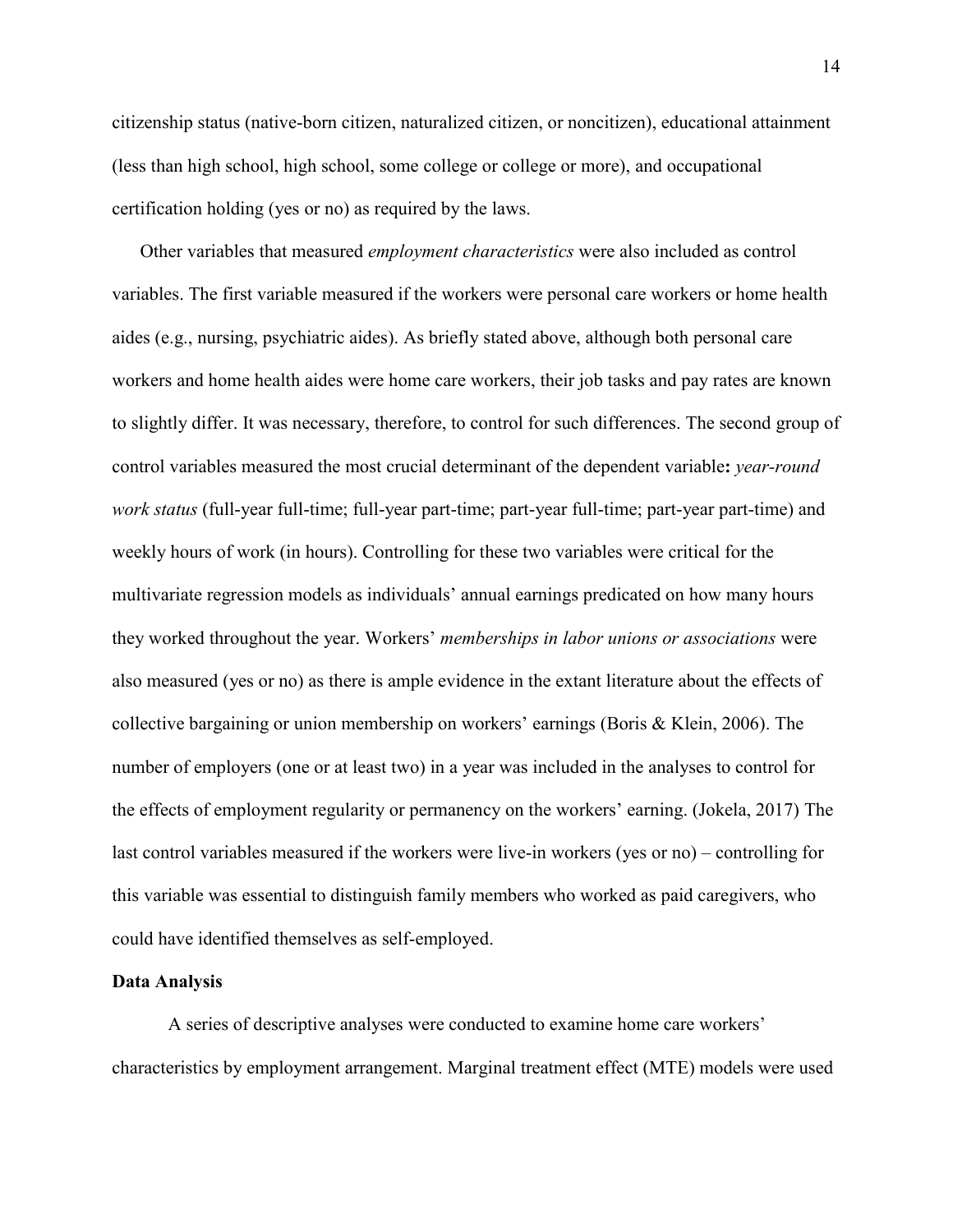to estimate the effects of employment arrangement on the earnings of home care workers following the most recent studies from the relevant literature (Heckman & Vytlacil, 2007). MTE was used to estimate the causal effect of treatment with observational data by removing the effects of the confounding variables through modeling either the treatment assignment or the outcome or both. One of the biggest obstacles in estimating the causal effect of treatment (e.g., employment classification in this case) on the treatment outcomes (e.g., earnings in this case) is that workers 'selected' their occupations, employment arrangements, and employers. Another critical issue is that the impact of a treatment is often heterogeneous within a population depending on its characteristics. The MTE is used when the impact of a treatment is thought to vary within a population in correlation with unobserved characteristics (Brave & Walstrum, 2014). [Please note that the sample is confined to only one occupation to minimize the effects of unobservable characteristics that affected occupational choices and at the same time would affect hours of work and earnings].

More specifically, workers' characteristics such as education, home care certifications, and immigration status, affect both their employment classifications as well as annual earnings, the dependent variable of interest. Workers with limited education, without home care certification, and questionable legal status, for example, are more likely to be informally employed or self-employed and also earn less than those without the vulnerabilities. If the observed differences in demographic or other characteristics serve as pretreatment confounders, they may inflate the relationship between employment classification and annual earnings, and these confounders must be taken into account to estimate the causal effect. The MTE method, via CAUSALTRT procedure in SAS, calculates an unbiased estimate with the assumption that no important confounding pretreatment characteristics are missing in the regression model (SAS,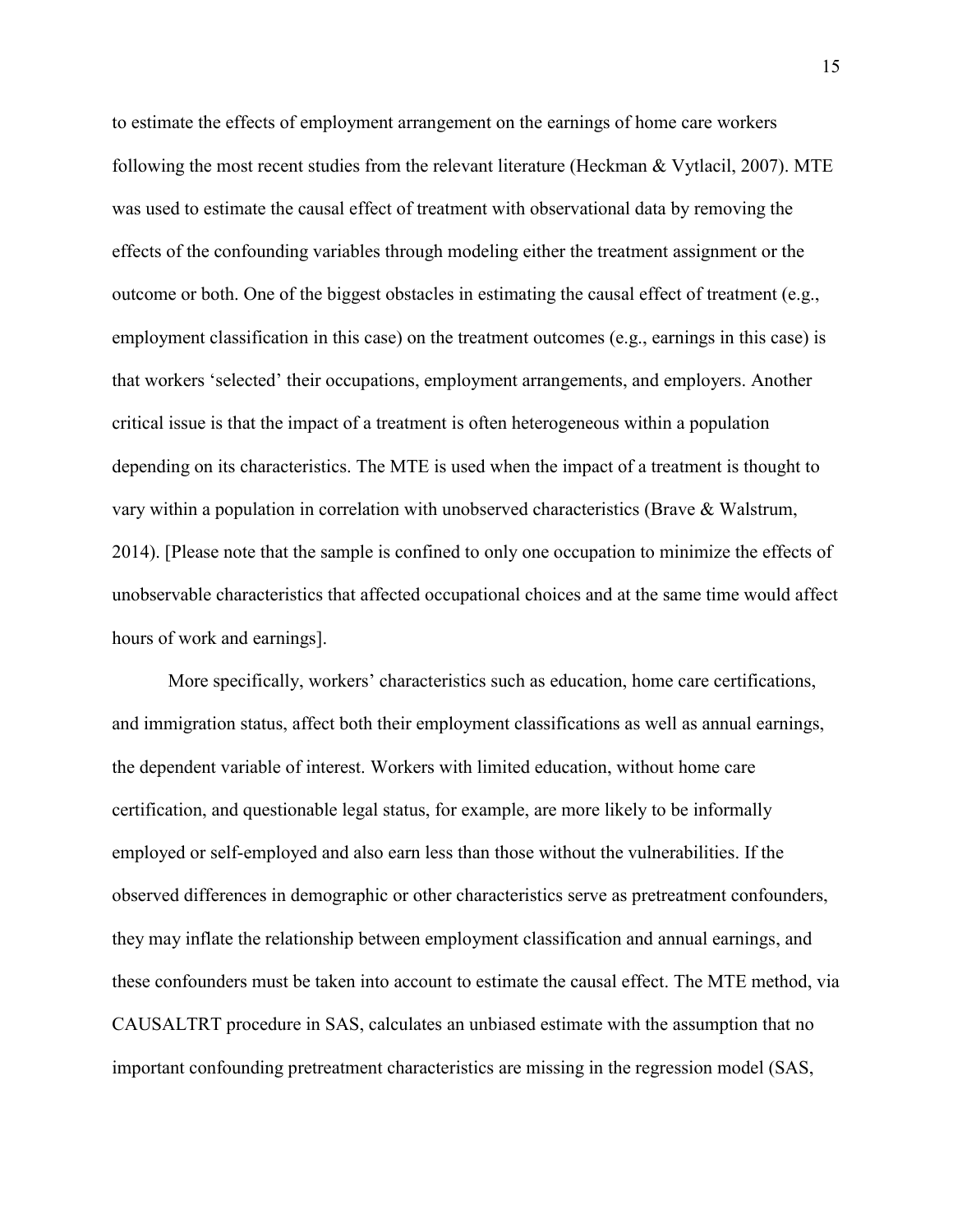2016; Lamm & Yung, 2017).

**Y**Annual earnings  $= \chi_{\text{EmploymentArrayement}} + \chi_{\text{Occupational credentials}} + \chi_{\text{State labor policies}} + \chi_{\text{Weakly hours of work}}$  $+ \chi$ Annual work status  $+ \chi$ Union/association membership  $+ \chi$ Education  $+ \chi$ Demographics  $+ \mu$ 

The CAUSALTRT procedure estimates the following two types of causal effects for the binary treatment variable, employment classification, (agency-employed vs. informally or selfemployed): (1) Average Treatment Effect (ATE) and (2) Average Treatment Effect for the Treated (ATT). The formal ATE measures the causal effect of informal or self-employment within the entire study population of home care workers irrespective of their actual classification. Because the ATE is an estimate of the average effect of informal or self-employment, a positive or negative ATE does not indicate that any particular individual would benefit or be harmed by the employment arrangement (that is, the average treatment effect neglects the distribution of the treatment effect). The latter ATT, therefore, is called for to measure the effect of employment arrangement only for those informally employed or self-employed (SAS, 2016; Lamm & Yung, 2017).

The CAUSALTRT procedure creates weights, estimated in a propensity score model, to balance the sample characteristics and remove the confounding effects of pretreatment characteristics. The CAUSALTRT procedure fits both the employment arrangement model (i.e., treatment model) and annual earnings model (i.e., outcome model) separately and then combines their results to estimate ATE using a propensity score. In the propensity score model, factors associated with the choice of employment arrangement are entered into the regression model, and the variables used to fit the propensity score model are also related to annual earnings. As both the propensity and outcome are modeled in a doubly robust estimation method, the procedure provides unbiased estimates even if one of the two models is miss-specified. It is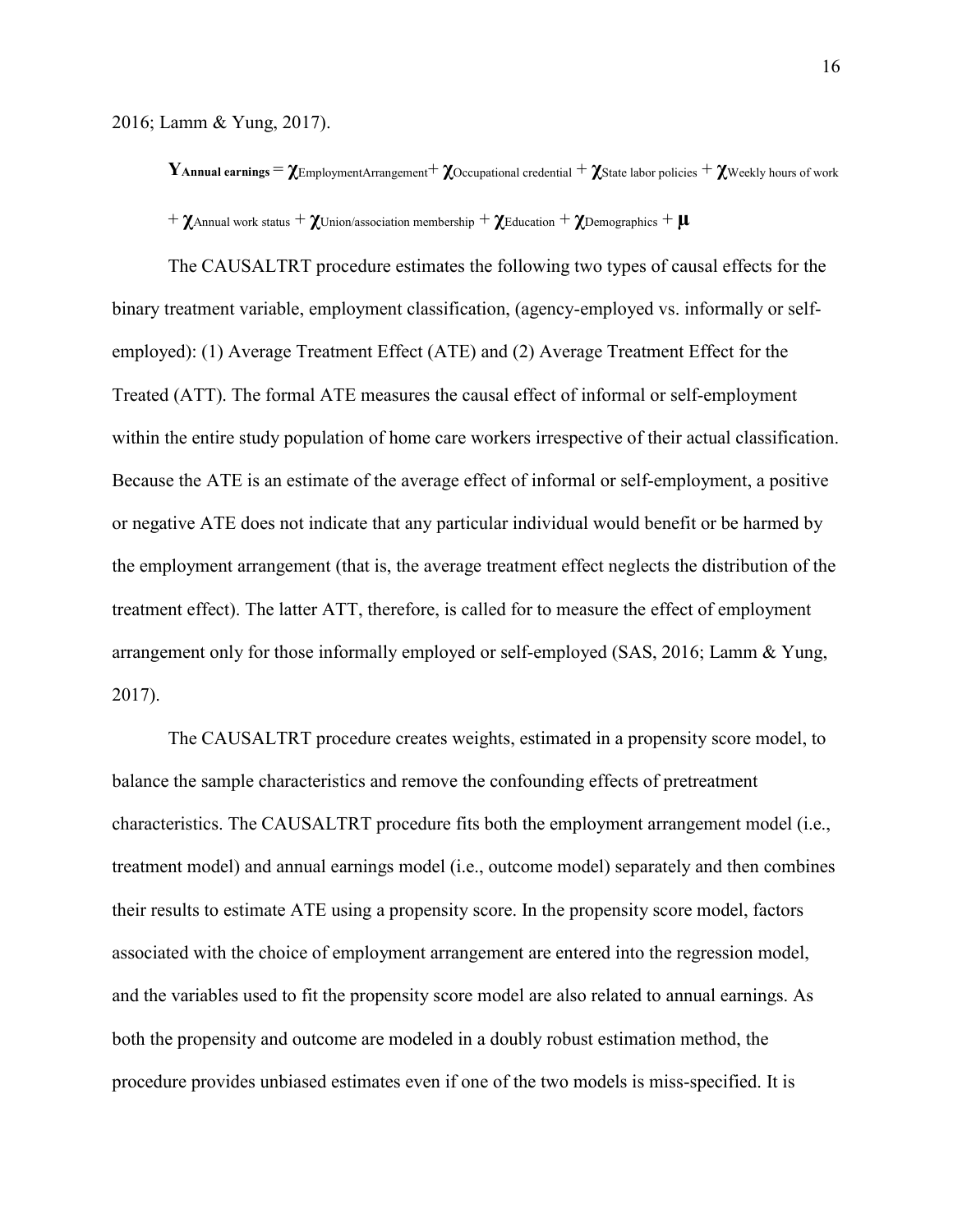critical to diagnose if the weights estimated by the propensity score model indeed improve the balance between the characteristics of treatment group (self or informal employment arrangement) and control group (traditional employment arrangement) to establish the causal interpretation of the treatment effect (SAS, 2016; Lamm & Yung, 2017).

As stated above, one of the goals of this research is to examine the Average Treatment Effect for the Treated (ATT), that is, the effects of informal and nonstandard employment arrangement conditional on those who had those employment arrangements. In the following analysis, ATT was estimated using inverse probability weights in the CAUSALTRT procedure (SAS, 2016, p.2090).

#### **Findings**

#### **Demographic Characteristics**

The descriptive analyses revealed that the sample's demographic characteristics vary significantly by employment arrangement. More specifically, those employed by private agencies were more or less equally divided to be home health aides or home care workers, but workers directly employed by households or self-employed were mostly home or personal care workers. Few workers hired by private agencies were lived-in caregivers, but more than 5% of workers directly hired by households or self-employed were  $(p<0.01)$ . Significantly fewer percentages of workers directly hired by households were married or had children under age 18 compared to workers hired by agencies (p<.001).

There were significant differences in citizenship status by employment arrangement; a higher percentage (17.03%) of workers directly hired by households were noncitizens, compared 12.82% of agency-hired workers. Workers' educational attainment also differed by employment arrangement. That is, 56% of workers directly hired by households had some college or more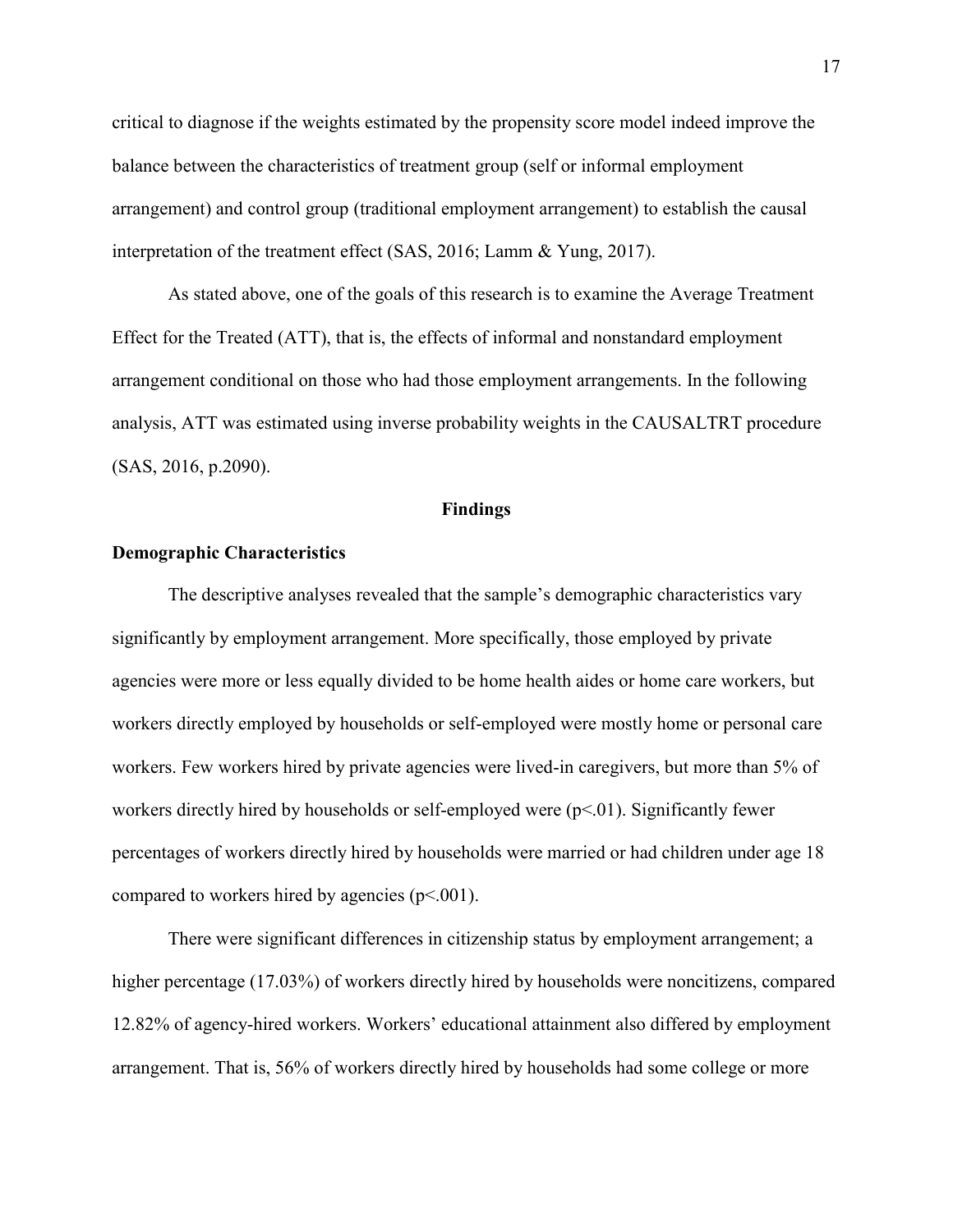education, compared to 41% of those employed by agencies. Contrary to educational attainment, a significantly smaller share of workers directly hired by households were certified or licensed  $(p<0.01)$ , which was not surprising. More specifically, 19.16% of workers directly hired by households held a credential, compared to 30.11% of workers hired by agencies. As expected, the shares of workers with union/organizational membership and health insurance coverage were also significantly lower if workers were directly hired by households (p<.001). When workers' distribution was examined by state minimum wage laws and Domestic Workers' Bill of Right, an interesting pattern emerged. Higher percentages of agency-hired workers, than those directly hired or self-employed, lived in states where the state minimum wages were higher than the federal minimum wages, and state-wide Domestic Workers' Bill of Rights were enacted (23.86% vs. 12.83%). More of agency-hired workers than directly-hired or self-employed workers also lived in states where neither state polices were available (57% vs. 39%). Significantly higher percentages of direct-hire workers lived in the states where at least one state policy was available  $(p<.001)$ .

#### [Insert Table 1 about here]

#### **Employment Characteristics**

Home care workers' work status significantly varied by employment arrangement; 58% of agency-hired worker worked full-time year-round, only 41.24% of directly hired workers did so. Indeed, higher percentages of directly hired workers than their agency-hired counterpart worked part-time full-year or part-year full-time. Approximately13-15% of workers in both employment arrangements had more than one employer in the survey year. When poverty status was measured with a worker's *person* earning, 29% of direct-hire workers had annual personal earnings below 50% of the Federal Poverty Lines, compared to 23% of agency hired workers.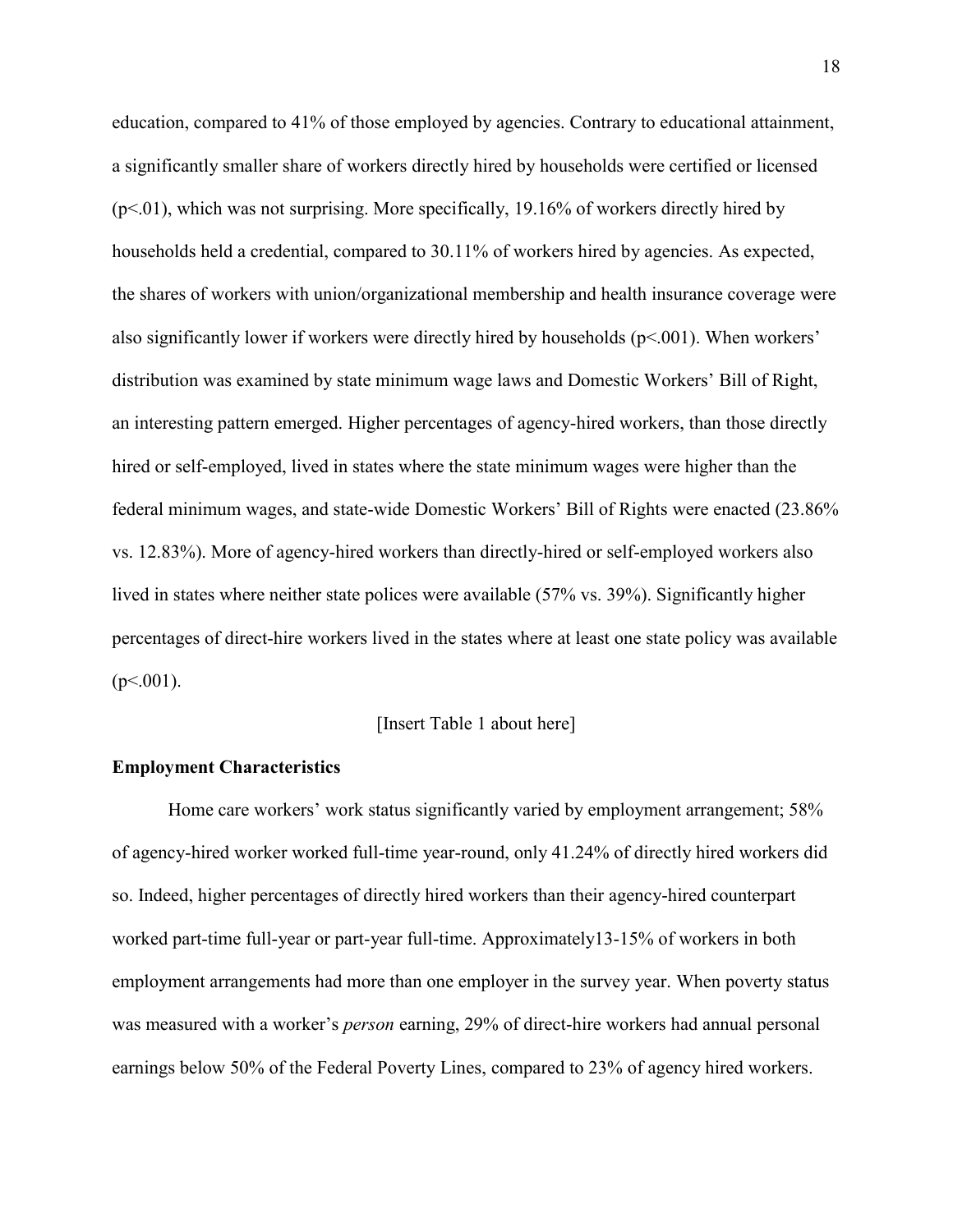This indicates that an extreme level of poverty is more severe among directly hired care workers than it is among the agency-hired, although more than a half of both groups had annual person earnings below 100% of the Federal Poverty Lines. Using *family* incomes for both groups of workers, nearly the same percentages of them had annual family incomes below 100% of the Federal Poverty Lines. Both direct hire and agency hire care workers worked around 34-35 hours of weekly (median), but the mean hour of work per week was 40 hours for those employed by agencies, 5 hours more than workers directly hired by households or self-employed. Similarly, agency hire care workers had a mean of approximately \$21,000 in annual earnings, which was about \$2,000 more than those directly hired by households or self-employed ( $p<10$ ).

#### **Informal and Nonstandard Employment Arrangements: ATE and ATT**

As stated above, before jumping into the ATE analysis, it was necessary to investigate the covariate balance of the propensity score model and examine if the weights in the model improve the balance. When the balance is improved, the weighted versions compared to the unweighted versions generate the following two: (1) the standardized mean differences that are closer to 0 and (1) the variance ratios that are closer to 1 (Lamm & Yung, 2017). According to Table 2, all the propensity score model effects show improvement in balance after weighting when compared to the unweighted and weighted numbers. That is, compared to the corresponding unweighted variance ratios, all the weighted standardized mean differences came to be less than 0.04 in magnitude, and each weighted valance ratio became closer to 1 (for example, see the change from 0.8039 to 1.0084 for the variable, "occupational credential").

#### [Insert Table 2 about here]

The Average Treatment Effect (ATE) presented in Table 3 shows that the relationship between employment arrangement and the sample home care workers' earning was not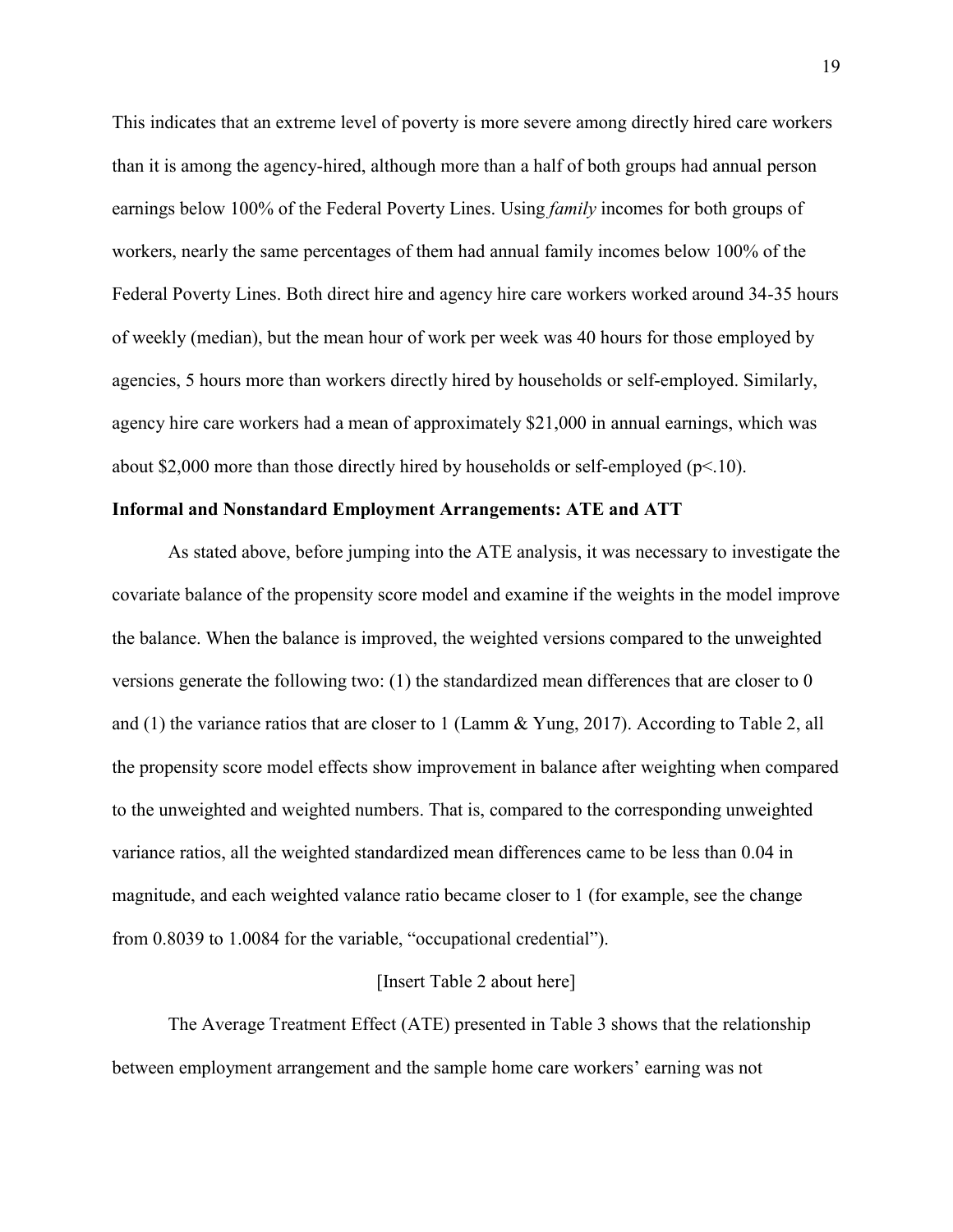statistically significant ( $\beta = 0.018$ ,  $p = 0.5021$ ). This average effect, however, obviously masks the distribution of the effects of employment arrangement within the sample workers, as shown in the result of ATT (Average Treatment on the Treated) analysis presented in the last row of Table 2. The ATT suggests that being directly employed by households or self-employed was associated with a 9% decrease in the earnings of home care workers in informal and nonstandard employment arrangements ( $\beta$  = - 0.09,  $p$  = 0.0082). The ATT unveils that the earnings penalty associated with being informally employed or self-employed are sizable for home care workers. Please note that this estimation of earnings penalty factored into the effects of the workers' choices of employment arrangement on their earnings based on their observable characteristics (i.e., occupation, race/ethnicity, immigration and citizenship statuses, and occupational credential holding).

#### [Insert Table 3 about here]

#### **State minimum wage and Domestic Workers' Bill of Rights**

Table 4 presents full results from the marginal treatment effects model, separately run by the workers' employment arrangement. For both employment arrangements, occupational certification holding did not appear to have a significant effect on home care workers' earnings. Further analyses indicated that occupational license holding affected employment status (results are not shown here), but it was not a significant predictor of the worker's earnings.

The results indicated that state minimum wage laws and Domestic Workers' Bill of Rights were significant determinants of the earnings of home care workers employed by private agencies. Compared to the workers who lived in the states with higher minimum wages than the federal level as well as those who lived in states with the Domestic Workers' Bill of Right, the home care workers living in the states where neither of the policies was available had earnings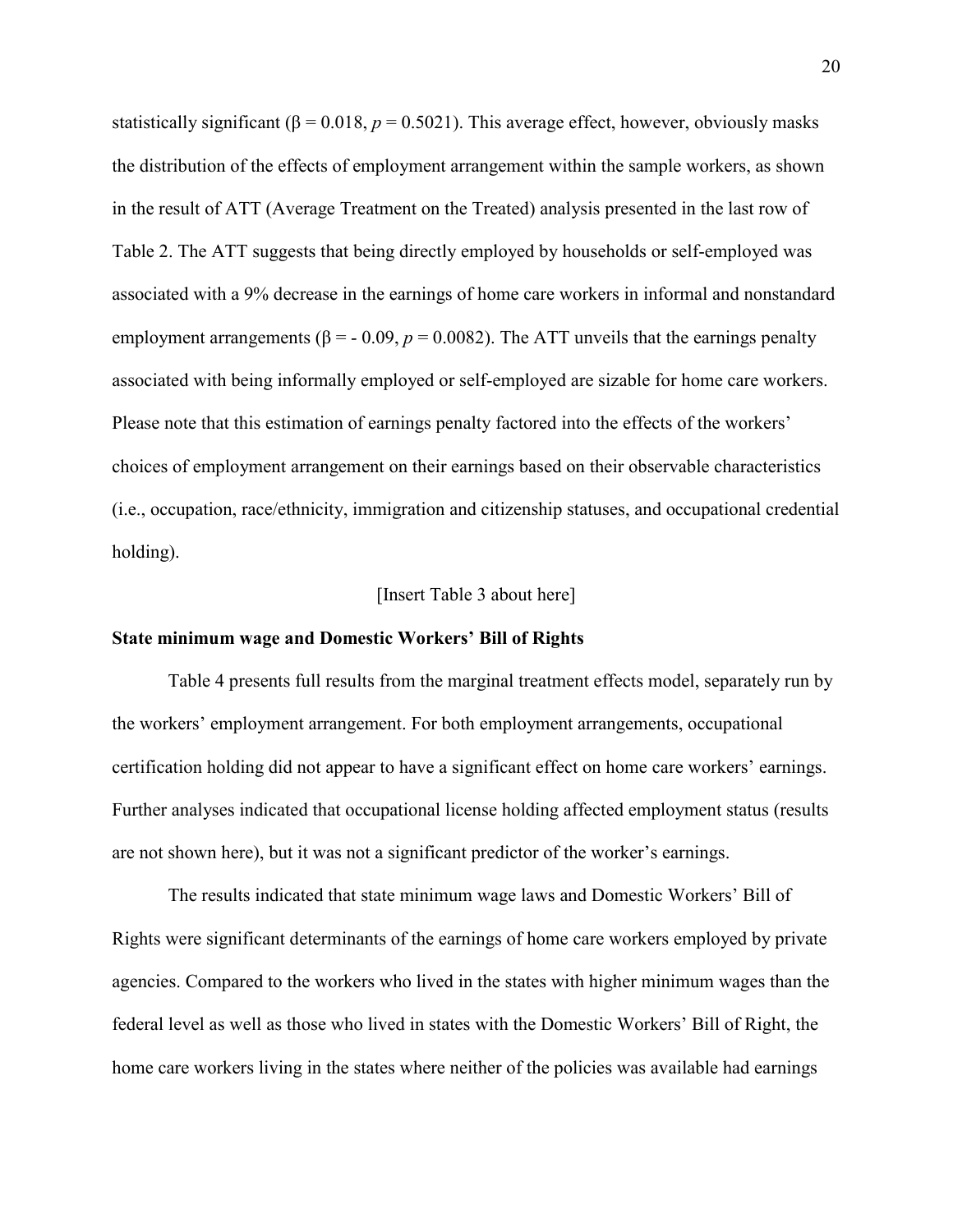approximately 5.88% less ( $p$ <.05). Agency-hire workers' earnings dropped about a 5.7% when they resided in the states where Domestic Workers' Bill of Right were adopted, but their state minimum wages were not higher than the federal level  $(p<0.05)$ . On the other hand, the workers' earnings dropped about a  $6.3\%$  (p<.10) when they resided in the states where a Domestic Workers' Bill of Right was not adopted, but their state minimum wages were higher than the federal level  $(p<10)$ . Overall, it appeared that state-level policies were significant determinants of the earnings of home care workers employed by agencies. On the contrary, these state-level labor policies did not appear to affect the earnings of those directly hired by households or selfemployed. Home care workers employed by agencies were much more affected by the state-level labor policies and policy enforcement. Earnings of those employed directly by households or self-employed, however, seemed out of the state policies' influence. It appears that the adverse effects of informal and nonstandard employment arrangement are aggravated by the fact that state policies designed to protect the vulnerable workers do not reach them when they are outside the standard employment arrangement.

#### [Insert Table 4 about here]

For both groups of home care workers, educational attainment was a significant determinant of earnings, so was the amount of work expressed in the weekly hours of work and year-round work status in the regression models. Not surprisingly, workers with a higher level of education and more numbers of work hours were likely to earn higher earnings regardless of their employers. Workers who had employer-provided health insurance were likely to make higher earnings, and this positive relationship was the same for workers hired by either private agencies or households. This finding is consistent with Howes' finding (2005) about the importance of health insurance for earning (or the use of health insurance as an indicator of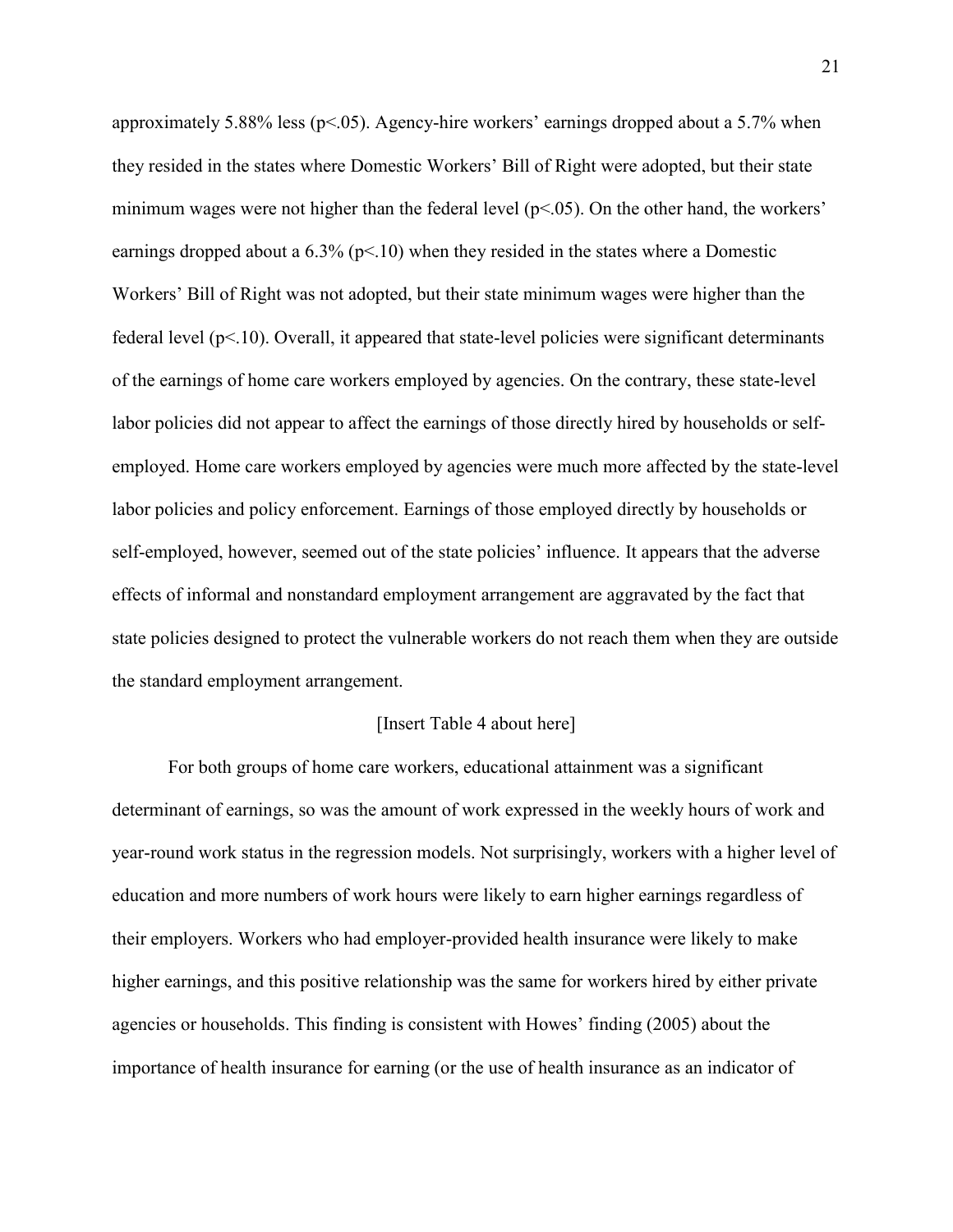'good' employment). In terms of workers' demographic characteristics, race/ethnicity and immigration/citizenship status were not significant to the earnings of both groups of workers. Being male was associated with higher earnings for workers employed by private agencies, but not among those directly hired by households or self-employed.

#### **Discussions**

To the author's best knowledge, this research adds an important piece of empirical evidence to the literature of nonstandard employment. Many conceptual and review studies discussed the potential adverse effects of informal employment and employee misclassification (e.g., Hondagneu-Sotelo, 1997; Howes, 2005). Findings from qualitative and survey studies also provide evidence on how the unlawful labor market practices affect home care workers' labor market outcomes including earnings (e.g., Bernhardt, Spiller, & Polson, 2013; Quinlan, Bohle & Rawlings-Way, 2015). Nevertheless, empirical evidence on the effects of informal employment and state-level policies, especially from a nationally representative sample, is scant in the literature, and this study fills a void in the existing knowledge.

Considering that the majority of home care workers directly hired by households or selfemployed is likely to work informally without an explicit contract (or their contracts are not likely to be strictly upheld), the result provides empirical support for a significant earnings penalty for informal employment arrangement. This study shows that informal arrangement is a contributing factor of home-based home care workers' low earnings after accounting for the workers' selection into the occupation as well as the number of annual hours of work. As the results of this study suggest, state policy initiatives (increases in minimum wages and Domestic Workers' Bill of Rights), while positively affecting the home care workers employed by private agencies, do not affect the earnings of those informally employed. This finding shed light into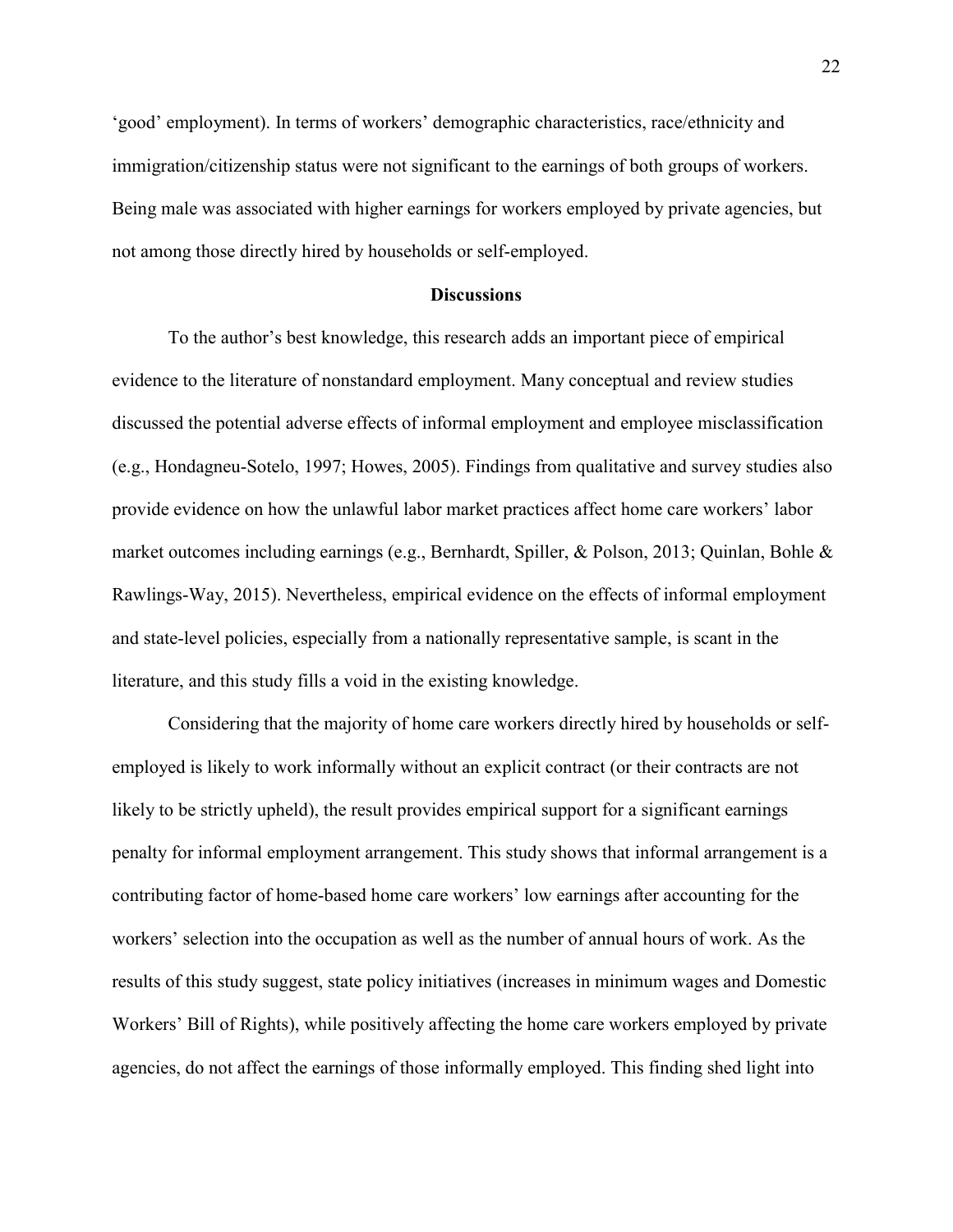the importance of employment formality; employment through a private home care agency may not be necessarily sufficient to protect home care workers from labor market violations, but it may be crucial in ensuring the fundamental employment rights and benefits related to adequate earning. In an informal arrangement, workers' employment conditions and earnings are more likely to be at employers' discretion, making it easy for employers to not pay proper wages including the prevailing state minimum wages, overtime pay, annual raises, and payment when they cancel the work on short notice. It is important to know that strengthening the enforcement of the FLSA regulations to household employers seems necessary to curtail an employment arrangement that is likely to degrade into an informal one. Efforts should be made to educate the general public and potential household employers with caregiving needs about the FLSA regulations. As the FLSA began covering most home care workers relatively recently, many individuals and families may not be aware of the fact that they should pay the prevailing minimum wages and overtime pay. According to Rodgers & Zundl (2018), who surveyed New Jersey households hiring domestic workers, the majority of households are unfamiliar with the laws that mandate their responsibilities as employers. As the U.S. Department of Labor (2016) provides more explicit guidelines and rules for household employers, it remains to be seen if more household employers would become better at tracking their obligations and more compliant with the rules over time. Equally important is to provide more government oversight for both household employers and private home care agencies that may continue to misclassify their employees as independent contractors and fail to pay them according to the FLSA.

The United States is used to be known to take a 'no-policy' approach to its citizens' needs for direct care and domestic service (Jokela, 2017), and labor policies that govern earnings and working conditions of domestic workers are either nonexistent or enforced weakly. Workers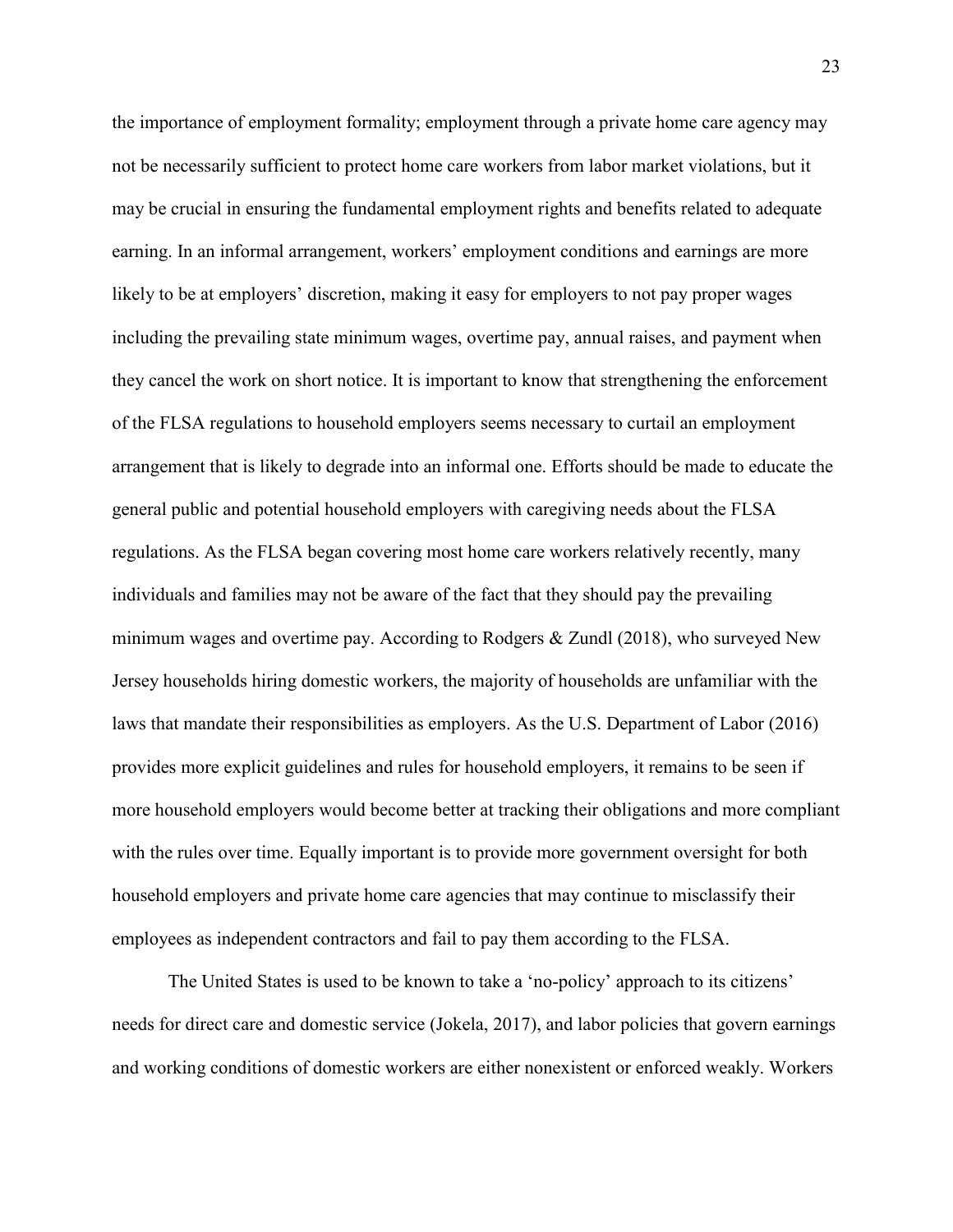often find little help from the policies to obtain fair wages and sufficient hours of work that lead to adequate earnings. The absence of institutional protections for the workers directly hired by households or self-employed leaves them particularly susceptible to labor market exploitation and low earnings. Therefore, strict enforcement of FLSA rules, in addition to public education and compliance assistance, is necessary to address the violations that can contribute to low earnings of home care workers. As discussed in the beginning, home-based long-term care need has been on the public agenda, and it is likely to gain more importance in the future with the increasing size of long-term care population. Availability and quality of the home care workforce are critical for long-term care services, and adequate earnings are probably important the most for both availability and quality of the workforce (Bernhardt & Osterman, 2017; Howes, 2005).

This study also found that occupational credentials (i.e., being certified home care workers) were not significantly related to home care workers' earning. This finding may suggest that even an indicator of occupational skills is undervalued in home-based home care job market. The idea behind professionalizing of the home care occupation through occupational credentialing may have enabled some women to enter the field, but it does not seem to be associated with increased earnings. Osterman (2017) suggested that one way of improving the wages and benefits of home care workers is to expand the scope of their practice by providing them additional training and permitting them to take on some medical duties, currently performed by more skilled medical practitioners (depending on state laws). In light of this suggestion, it will be interesting to examine in future studies if the occupational credential holding is related to higher earnings for the workers when accompanied by additional medical duties.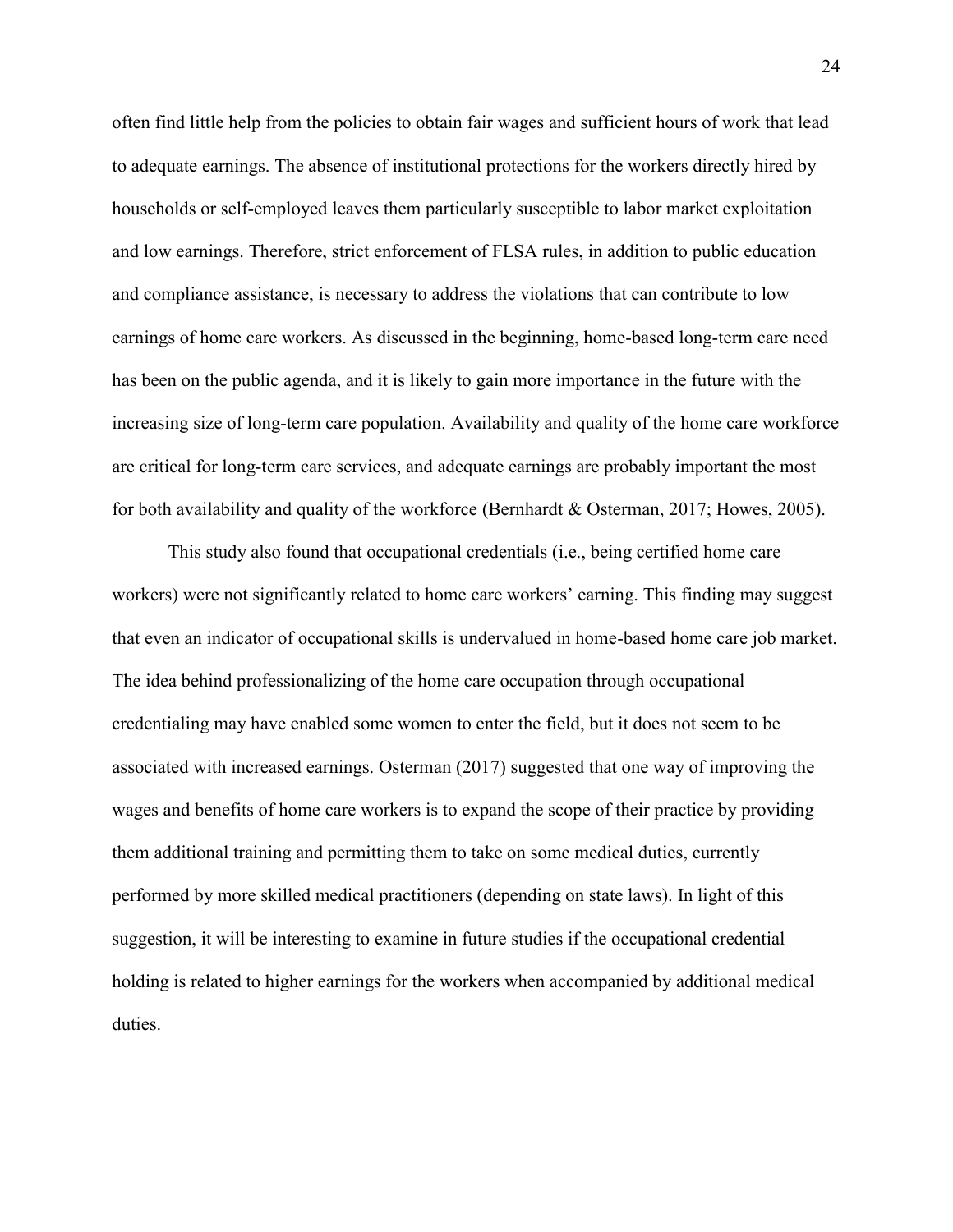#### **References**

Artiga, S., Hinton, E., Rudowitz, R., & Musumeci, M. B. (2017). Current flexibility in Medicaid: An overview of federal standards and state options. *Kaiser Family Foundation Issue Brief*, *38*. Retrieved from [http://files.kff.org/attachment/Issue-Brief-Current-Flexibility](http://files.kff.org/attachment/Issue-Brief-Current-Flexibility-in-Medicaid-An-Overview-of-Federal-Standards-and-State-Options)[in-Medicaid-An-Overview-of-Federal-Standards-and-State-Options](http://files.kff.org/attachment/Issue-Brief-Current-Flexibility-in-Medicaid-An-Overview-of-Federal-Standards-and-State-Options)

Bernhardt, A., & Osterman, P. (2017). Organizing for good jobs: Recent developments and new challenges. *Work and Occupations*, *44*(1), 89–112.

<https://doi.org/10.1177/0730888415625096>

- Bernhardt, A., Spiller, M. W., & Polson, D. (2013). All work and no pay: Violations of employment and labor laws in Chicago, Los Angeles, and New York City. *Social Forces*, *91*(3), 725–746. https://doi.org/10.1093/sf/sos193
- Bernhardt, A., Spiller, M. W., & Theodore, N. (2013). Employers gone rogue: Explaining industry variation in violations of workplace laws. *ILR Review*, *66*(4), 808-832. [https://doi.org/10.1177/001979391306600404](https://doi.org/10.1177%2F001979391306600404)
- Boris, E., & Klein, J. (2006). Organizing home care: low-waged workers in the welfare state. *Politics & Society*, *34*(1), 81-108. [https://doi.org/10.1177/0032329205284757](https://doi.org/10.1177%2F0032329205284757)
- Brave, S., & Walstrum, T. (2014). Estimating marginal treatment effects using parametric and semiparametric methods. *The Stata Journal*, *14*(1), 191-217. [https://doi.org/10.1177/1536867X1401400113](https://doi.org/10.1177%2F1536867X1401400113)
- Budig, M. J., & Misra, J. (2010). How care-work employment shapes earnings in cross-national perspective. *International Labour Review*, *149*(4), 441-460. [https://doi.org/10.1111/j.1564-913X.2010.00097.](https://doi.org/10.1111/j.1564-913X.2010.00097.x)

Chamberlain, J. A. (2013). Recognition and social justice: What critical theory can learn from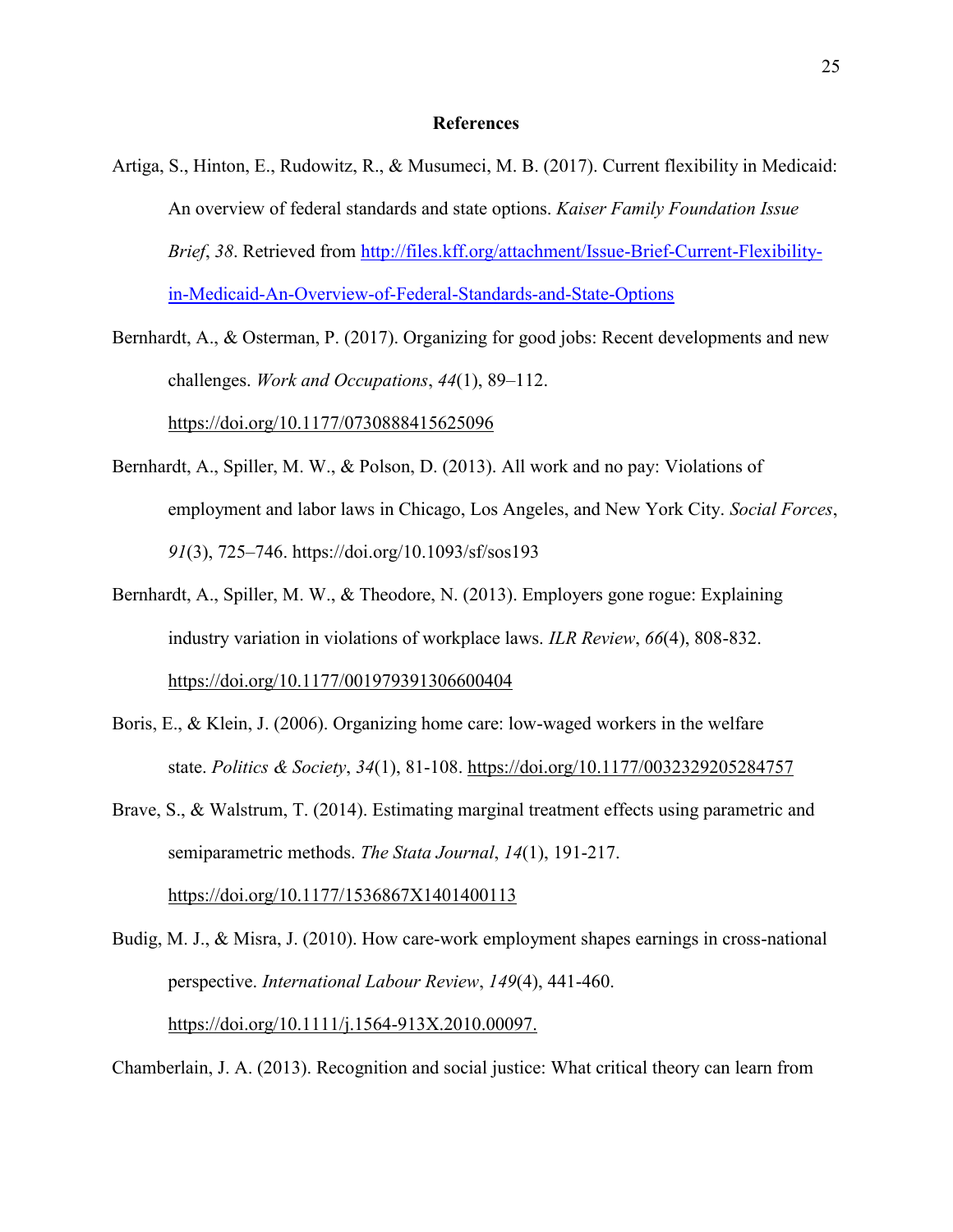paid domestic laborers in the United States. *New Political Science*, *35*(2), 182-202.

#### <https://doi.org/10.1080/07393148.2013.790698>

- Dawson, S. L. (2016). The direct care workforce: Raising the floor of job quality. *Generations: Journal of the American Society on Aging*, *40*(1), 38–46.
- England, P. (2005). Emerging theories of care work. *Annual Review of Sociology*, *31*(1), 381– 399.<https://doi.org/10.1146/annurev.soc.31.041304.122317>
- England, P., Budig, M., & Folbre, N. (2002). Wages of virtue: The relative pay of care work. *Social problems*, *49*(4), 455-473. <https://doi.org/10.1525/sp.2002.49.4.455>
- Hayashi, R. R. (2010). Empowering domestic workers through law and organizing initiatives. *Seattle Journal for Social Justice*, *9*, 487-534. https://digitalcommons.law.seattleu.edu/sjsj/vol9/iss1/16
- Heckman, J. J., & Vytlacil, E. J. (2007). Econometric evaluation of social programs, part II: Using the marginal treatment effect to organize alternative econometric estimators to evaluate social programs, and to forecast their effects in new environments. *Handbook of Econometrics*, *6*, 4875-5143. [https://doi.org/10.1016/S1573-4412\(07\)06071-0](https://doi.org/10.1016/S1573-4412(07)06071-0)
- Hondagneu-Sotelo, P. (1997). Affluent players in the informal economy: Employers of paid domestic workers. *International Journal of Sociology and Social Policy*, *17*(3/4), 130- 158. <https://doi.org/10.1108/eb013303>
- Howes, C. (2005). Living wages and retention of home care workers in San Francisco. *Industrial Relations: A Journal of Economy and Society*, *44*(1), 139-163.

<https://doi.org/10.1111/j.0019-8676.2004.00376.x>

Internal Revenue Service (2016). Household employer's tax guide: 2016. Publication 926. Retrieved from<https://www.irs.gov/pub/irs-prior/p926--2016.pdf>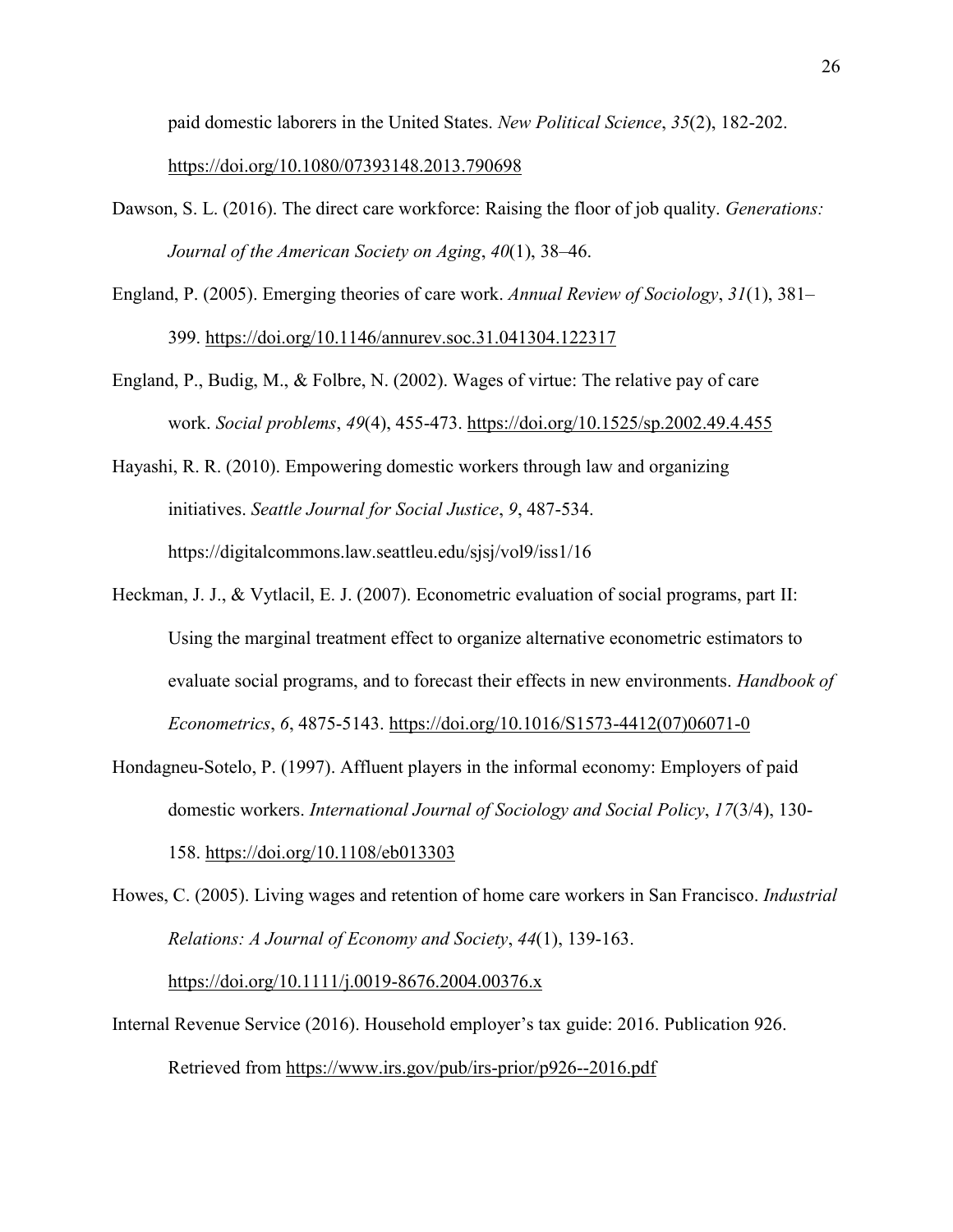Jokela, M. (2017). The role of domestic employment policies in shaping precarious work. *Social Policy and Administration. 51*(2), 286-307. DOI:10.1111/spol.12288

Kalleberg, A. L. (2009). Precarious work, insecure workers: Employment relations in transition. *American sociological review*, *74*(1), 1-22.

[https://doi.org/10.1177/000312240907400101](https://doi.org/10.1177%2F000312240907400101)

- Kilbourne, B. S., England, P., Farkas, G., Beron, K., & Weir, D. (1994). Returns to skill, compensating differentials, and gender bias: Effects of occupational characteristics on the wages of white women and men. *American Journal of Sociology*, *100*(3), 689-719. <https://doi.org/10.1086/230578>
- Lamm, M., & Yung, Y. F. (2017). Estimating causal effects from observational data with the CAUSALTRT procedure. In *Proceedings of the SAS Global Forum 2017 Conference. Cary, NC: SAS Institute Inc. http://support. sas. com/resources/papers/proceedings17/SAS0374-2017. pdf*.
- Lobel, O. (2001). Class and care: The roles of private intermediaries in the in-home care industry in the United States and Israel. *Harvard Journal of Law and Gender, 24*, 89. Available at SSRN: <https://ssrn.com/abstract=2877982>
- National Domestic Workers Alliance (2019). National Domestic Workers Bill of Rights. Retrieved from<https://www.domesticworkers.org/#plax-7>
- National Employment Law Project (2015). Independent contractor classification in home care. Available at [https://www.nelp.org/wp-content/uploads/Home-Care-Misclassification-](https://www.nelp.org/wp-content/uploads/Home-Care-Misclassification-Fact-Sheet.pdf)[Fact-Sheet.pdf](https://www.nelp.org/wp-content/uploads/Home-Care-Misclassification-Fact-Sheet.pdf)
- National Employment Law Project. (2017). Surveying the home care workforce: Their challenges and the positive impact of unionization. Retrieved from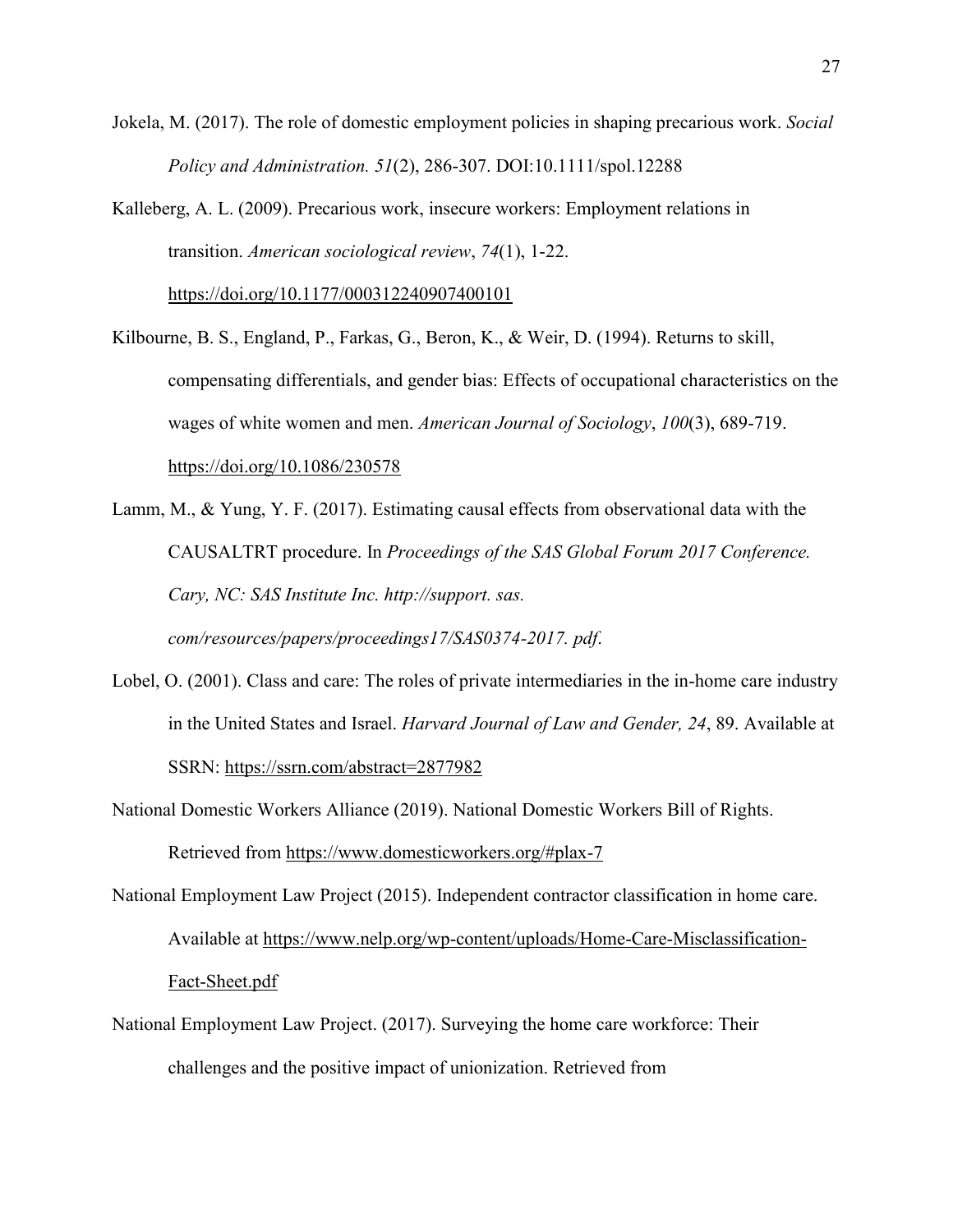https://s27147.pcdn.co/wp-content/uploads/surveying-home-care-workforce.pdf

- Osterman, P. (2017). *Who Will Care for Us?: Long-term Care and the Long-term Workforce*. Russell Sage Foundation.
- Paraprofessional Healthcare Institute (2018). U.S. home care workers: Key facts. Retrieved from <https://phinational.org/resource/u-s-home-care-workers-key-facts-2018/>
- Quinlan, M., Bohle, P., & Rawlings-Way, O. (2015). Health and safety of homecare workers engaged by temporary employment agencies. *Journal of Industrial Relations*, *57*(1), 2014. https://doi.org/10.1177/0022185614541179
- Reaves, E., & Musumeci, M. (2015). Medicaid and long-term services and supports: A primer. The Henry J. Kaiser Family Foundation. Retrieved from [http://files.kff.org/attachment/report-medicaid-and-long-term-services-and-supports-a](http://files.kff.org/attachment/report-medicaid-and-long-term-services-and-supports-a-primer)[primer](http://files.kff.org/attachment/report-medicaid-and-long-term-services-and-supports-a-primer)
- Rodgers, Y. & Zundl, E. (2018). Domestic worker inequities and rights: A mixed-method analysis. Center for Women and Work, Working Paper #2018-1. School of Management and Labor Relations, Rutgers University. Retrieved from [https://smlr.rutgers.edu/sites/default/files/documents/Centers/domestic\\_worker\\_inequities](https://smlr.rutgers.edu/sites/default/files/documents/Centers/domestic_worker_inequities_and_rights_working_paper_series_nov_2018.pdf) and rights working paper series nov 2018.pdf
- SAS Institute Inc. (2016). *SAS/STAT 14.2 User's Guide: The CAUSALTRT Procedure*. Cary, NC: SAS Institute Inc.
- Smith, P. R. (2011). The pitfalls of home: Protecting the health and safety of paid domestic workers. *Canadian Journal of Women and the Law*, *23*(1), 309–339. https://doi.org/10.3138/cjwl.23.1.309

Stacey, C. L. (2005). Finding dignity in dirty work: The constraints and rewards of low‐wage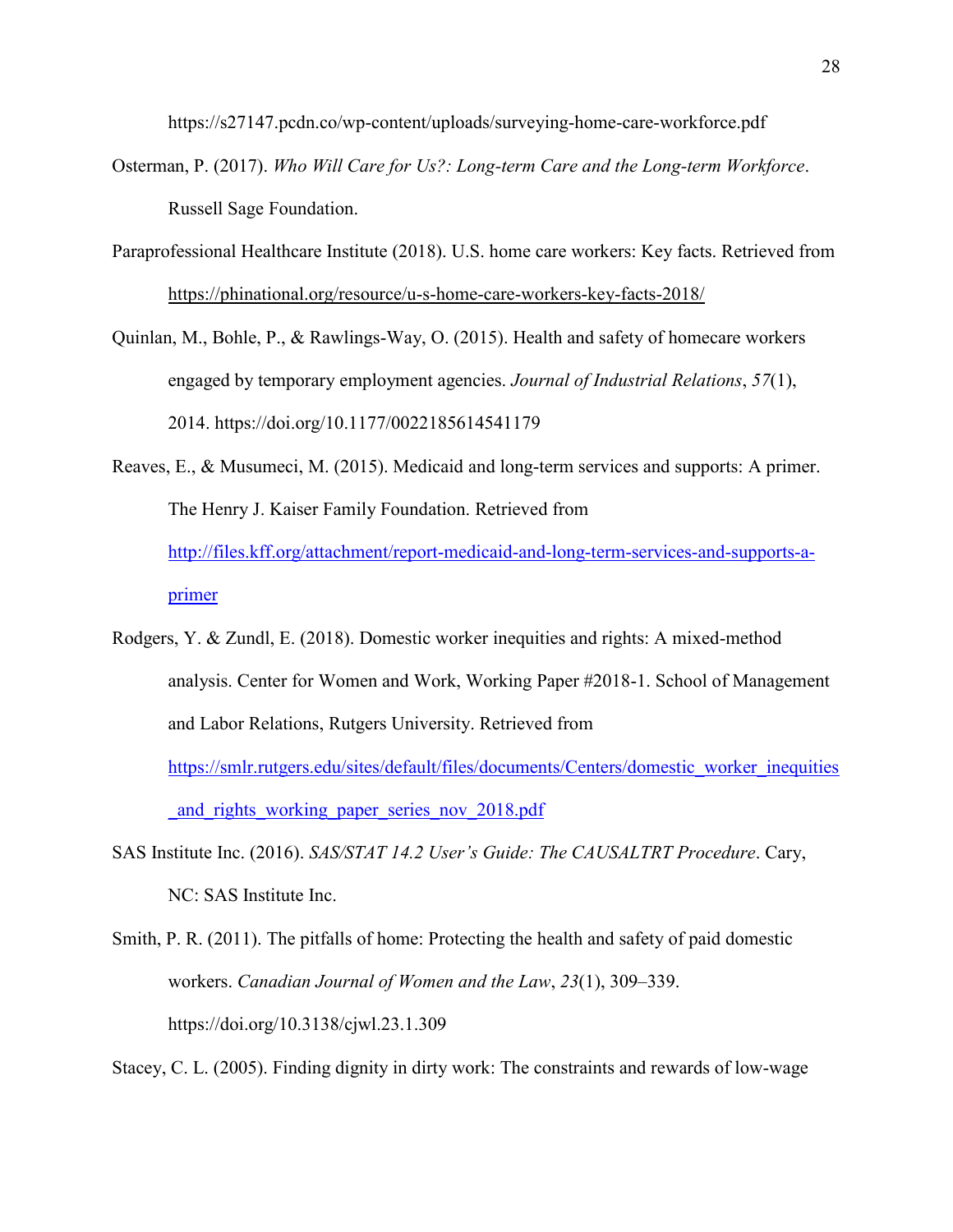home care labour. *Sociology of Health & Illness*, *27*(6), 831-854.

<https://doi.org/10.1111/j.1467-9566.2005.00476.x>

- U.S. Bureau of Labor Statistics (2019a). Occupational employment and wages. Retrieved from <https://www.bls.gov/oes/current/oes311011.htm>
- U.S. Bureau of Labor Statistics (2019b). Occupational outlook handbook. Home health aides and personal care aides. Retrieved from [https://www.bls.gov/ooh/healthcare/home-health](https://www.bls.gov/ooh/healthcare/home-health-aides-and-personal-care-aides.htm?view_full)[aides-and-personal-care-aides.htm?view\\_full](https://www.bls.gov/ooh/healthcare/home-health-aides-and-personal-care-aides.htm?view_full)
- U.S. Census Bureau (2017). Service annual survey, Table 4: Estimated sources of revenue for employer firms: 2013 through 2016. Retrieved from https://www.census.gov/data/ tables/2016/econ/services/sas-naics.html.
- U.S. Department of Health and Human Services (2015). Long-term services and supports: Direct care worker demand projections about the National Center for Health Workforce analysis. Retrieved from http://bhw.hrsa.gov/healthworkforce/index.html.
- U.S. Department of Labor (2016). Paying minimum wage and overtime to home care workers: A guide for consumers and their families to the Fair Labor Standards Act. Retrieved from [https://www.dol.gov/whd/homecare/homecare\\_guide.pdf](https://www.dol.gov/whd/homecare/homecare_guide.pdf)
- U.S. Department of Labor (2019). Consolidated minimum wage table. Retrieved from <https://www.dol.gov/whd/minwage/mw-consolidated.htm>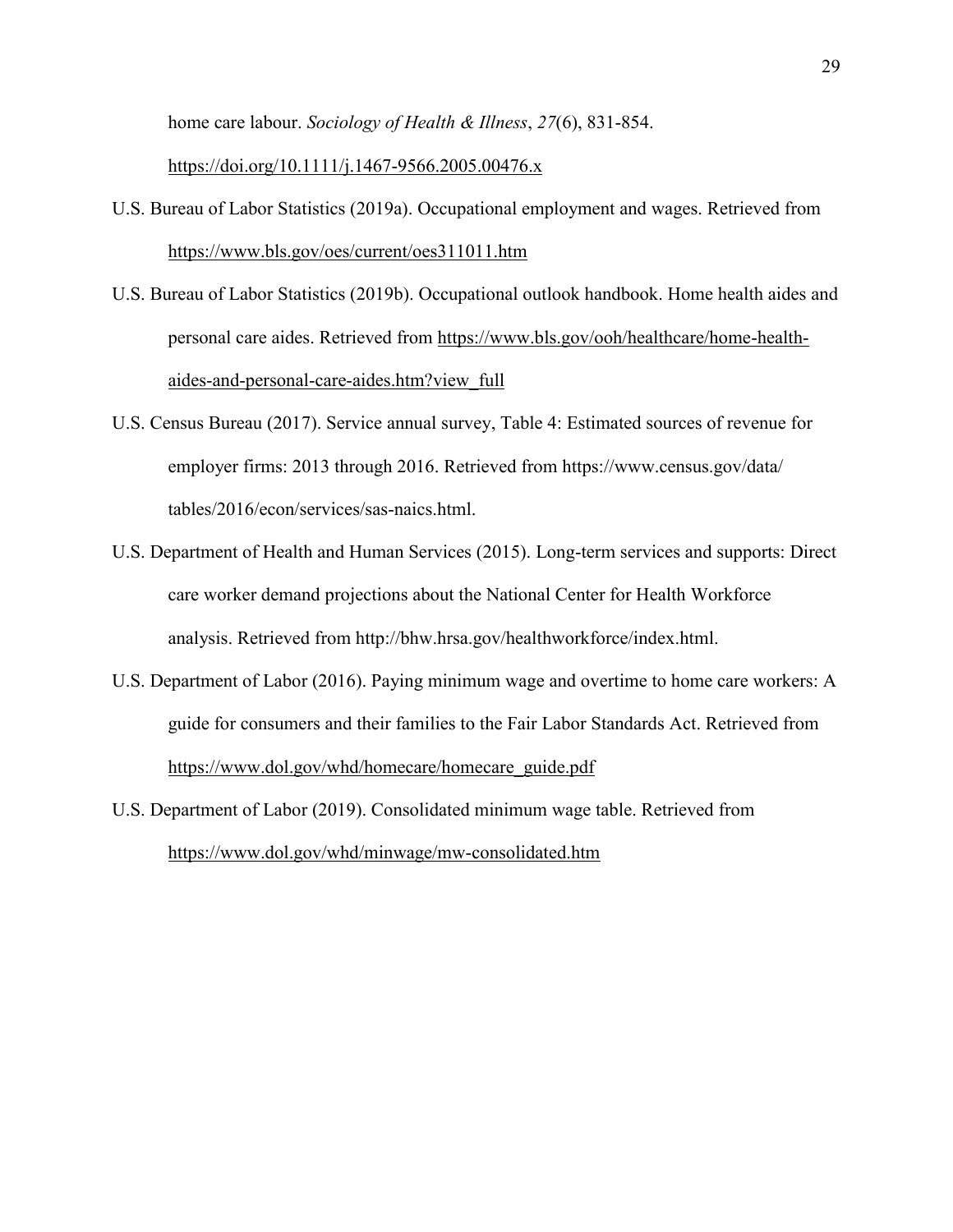

#### Figure 1. Employment arrangements of home-based home care workers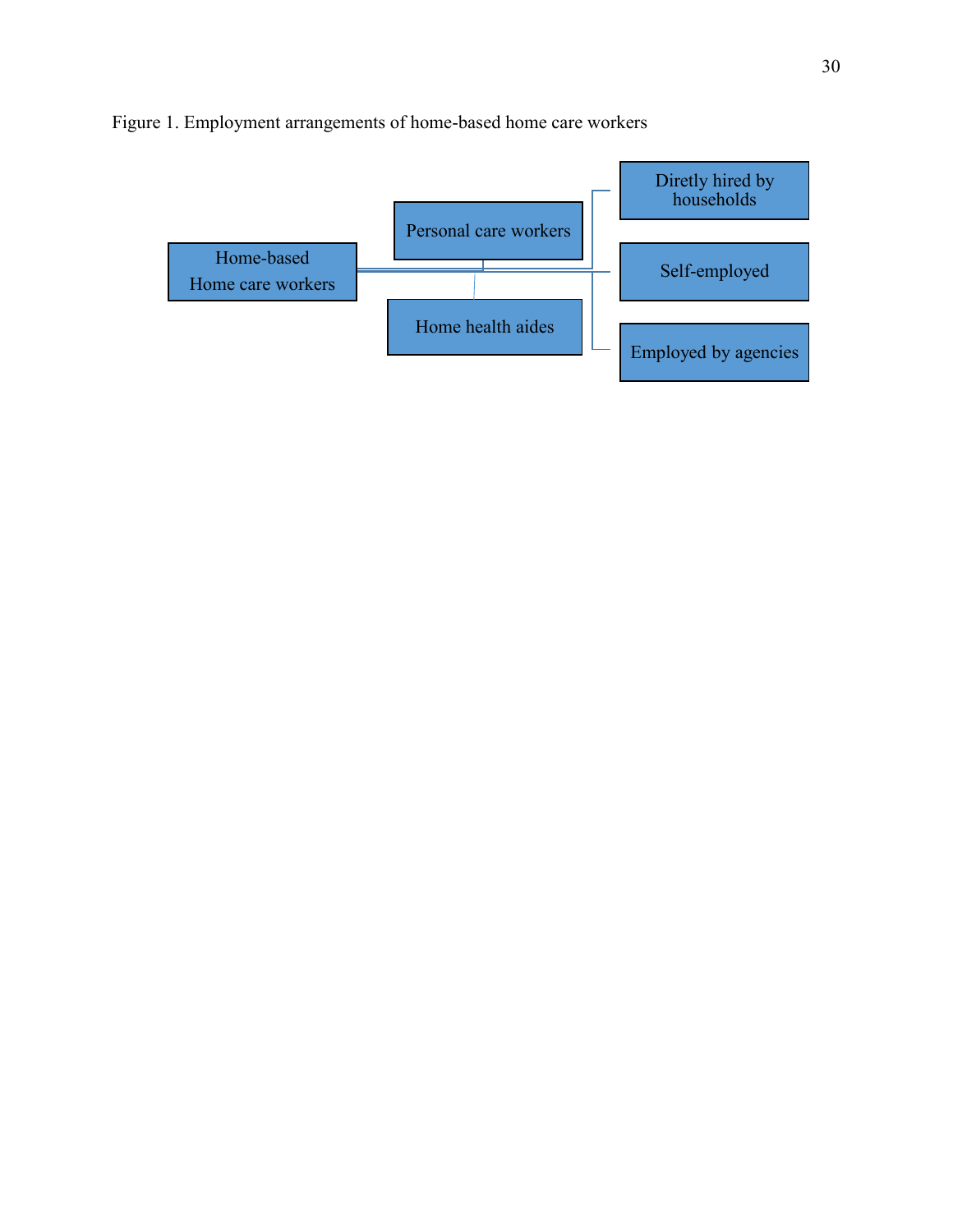|                                         | <b>Employed by</b><br><b>Private Agencies</b><br>$(N=1,097)$ | <b>Employed by</b><br><b>Households</b> or<br><b>Self-Employed</b><br>$(N=221)$ |            |
|-----------------------------------------|--------------------------------------------------------------|---------------------------------------------------------------------------------|------------|
| Occupation                              |                                                              |                                                                                 | <b>***</b> |
| Nursing, psychiatric, home health aides | 51.50                                                        | 14.72                                                                           |            |
| Home or personal care workers           | 48.50                                                        | 85.28                                                                           |            |
| Female                                  | 91.42                                                        | 85.35                                                                           |            |
| Live-in                                 | 0.92                                                         | 5.37                                                                            | ***        |
| <b>Race/Ethnicity</b>                   |                                                              |                                                                                 | ***        |
| White                                   | 36.00                                                        | 50.32                                                                           |            |
| African American                        | 33.78                                                        | 19.31                                                                           |            |
| Hispanic                                | 19.01                                                        | 21.88                                                                           |            |
| Others                                  | 11.21                                                        | 8.50                                                                            |            |
| Married                                 | 40.55                                                        | 32.78                                                                           | ***        |
| Having children                         | 39.86                                                        | 21.88                                                                           | ***        |
| Citizenship                             |                                                              |                                                                                 | ***        |
| Native-born                             | 70.76                                                        | 73.25                                                                           |            |
| Naturalized citizens                    | 16.43                                                        | 9.72                                                                            |            |
| Noncitizens                             | 12.82                                                        | 17.03                                                                           |            |
| Age (in years, mean)                    | 46                                                           | 50                                                                              | ***        |
| <b>Education</b>                        |                                                              |                                                                                 | ***        |
| Less than high school                   | 14.07                                                        | 10.05                                                                           |            |
| High school                             | 43.65                                                        | 33.76                                                                           |            |
| Some college                            | 31.94                                                        | 33.24                                                                           |            |
| College or more                         | 10.34                                                        | 22.95                                                                           |            |
| <b>Occupational credential holding</b>  | 34.68                                                        | 24.72                                                                           | <b>***</b> |
| Occupational credentials required       | 30.11                                                        | 19.16                                                                           | ***        |
| <b>Union/Employee association</b>       | 16.76                                                        | 8.81                                                                            | ***        |
| Health insurance coverage               | 29.53                                                        | 7.86                                                                            | ***        |
| <b>State Policy environment</b>         |                                                              |                                                                                 | ***        |
| State Minimum wage=0 Bill of Right=0    | 37.57                                                        | 29.81                                                                           |            |
| State Minimum wage=0 Bill of Right=1    | 29.19                                                        | 36.00                                                                           |            |
| State Minimum wage=1 Bill of Right=0    | 9.38                                                         | 21.35                                                                           |            |
| State Minimum wage=1 Bill of Right=1    | 23.86                                                        | 12.83                                                                           |            |
| <b>Year-round work status</b>           |                                                              |                                                                                 | ***        |
| Full-year full-time                     | 57.58                                                        | 41.24                                                                           |            |
| Full-year part-time                     | 25.45                                                        | 29.07                                                                           |            |
| Part-year full-time                     | 6.07                                                         | 12.27                                                                           |            |
| Part-year part-time                     | 10.91                                                        | 17.42                                                                           |            |
| <b>Multiple employers</b>               | 13.25                                                        | 15.24                                                                           |            |
| <b>Personal working poverty (person</b> |                                                              |                                                                                 | ***        |

Table 1. Demographic characteristics of home-based home care workers, weighted (N=1,318)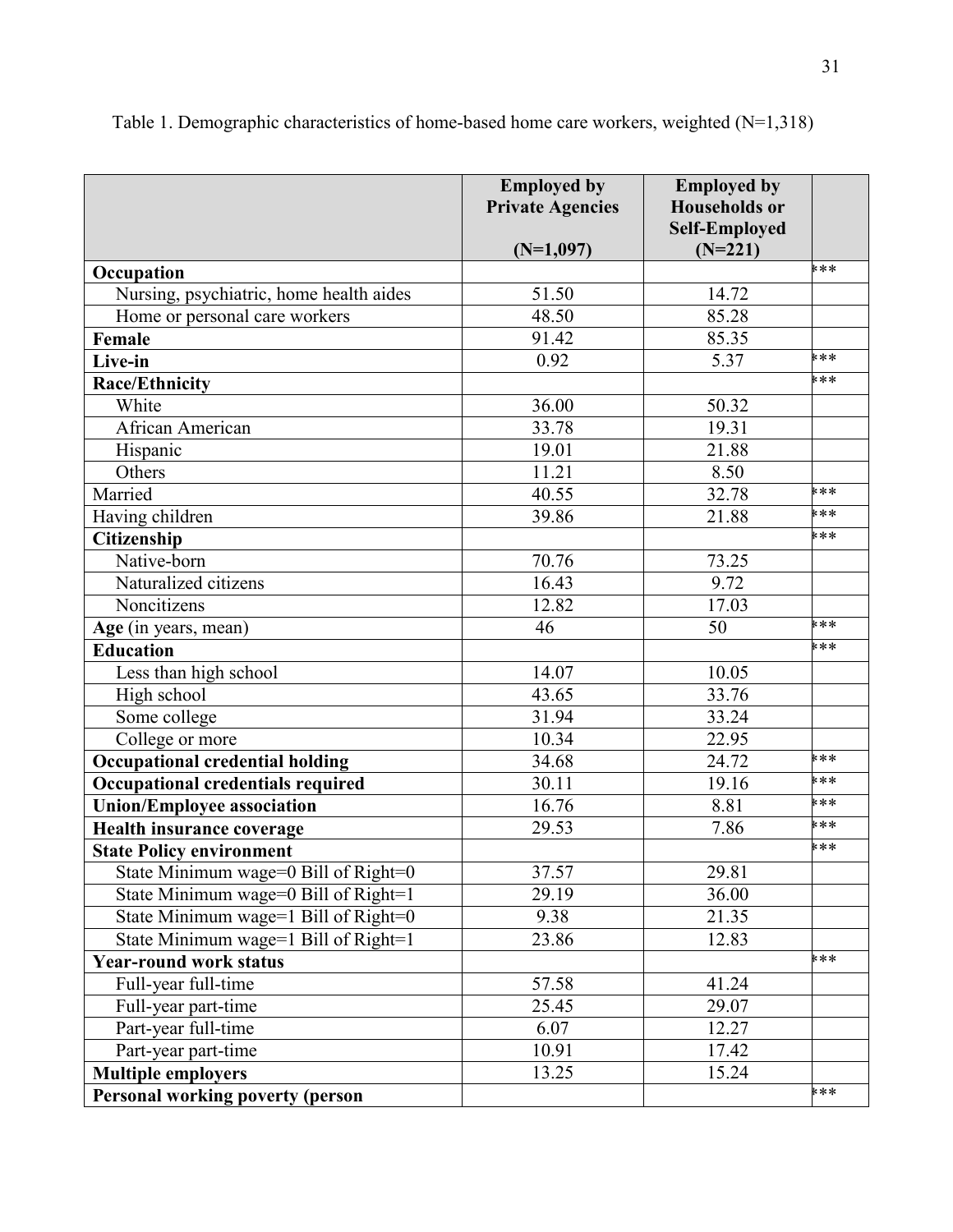| $\mathbf{earning}(\mathbf{FPL})$               |                 |                 |            |
|------------------------------------------------|-----------------|-----------------|------------|
| Below 50% FPL                                  | 22.57           | 29.11           |            |
| Between 50 and 100% FPL                        | 29.52           | 23.18           |            |
| <b>Family poverty</b> (family income/FPL)      |                 |                 | <b>***</b> |
| 100% FPL                                       | 17.57           | 19.29           |            |
| 200% FPL                                       | 31.18           | 22.32           |            |
| <b>Weekly hours of work</b> (hr) mean (median) | 34.61(40)       | 33.85(35)       |            |
| <b>Annual earning</b> (\$) mean (median)       | 21,093 (19,314) | 18,981 (17,200) | <b>***</b> |

+*p*≤0.10; *p*≤0.05; \*\**p*≤0.01; \*\*\**p*≤0.001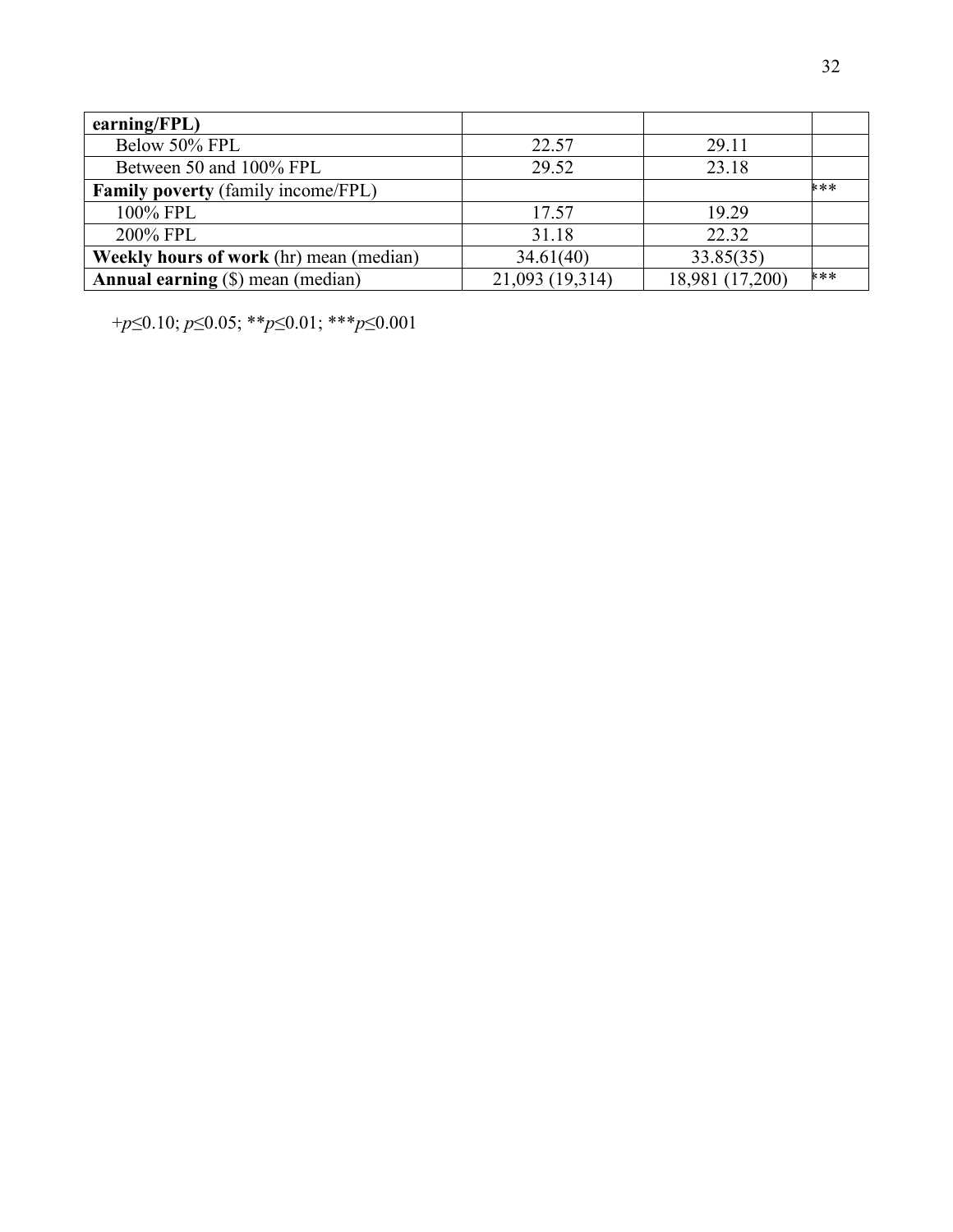|                                  | <b>Standardized Difference</b> |           | <b>Variance Ratio</b> |          |  |
|----------------------------------|--------------------------------|-----------|-----------------------|----------|--|
|                                  | Unweighted                     | Weighted  | Unweighted            | Weighted |  |
| Home Health (vs. Personal care)  | $-0.7360$                      | $-0.0397$ | 0.5340                | 0.9866   |  |
| Race                             |                                |           |                       |          |  |
| White                            | 0.1589                         | 0.0415    | 1.0608                | 1.0182   |  |
| African American                 | $-0.2500$                      | $-0.0207$ | 0.7438                | 0.9798   |  |
| Hispanic                         | 0.1358                         | $-0.0220$ | 1.1873                | 0.9691   |  |
| (Other)                          |                                |           |                       |          |  |
| Citizenship                      |                                |           |                       |          |  |
| Native                           | 0.0788                         | $-0.0008$ | 0.9180                | 1.0008   |  |
| Naturalized citizen              | $-0.2342$                      | $-0.0435$ | 0.5659                | 0.9120   |  |
| (Non-citizen)                    |                                |           |                       |          |  |
| Occupational credential (yes vs. | 0.2290                         | $-0.0112$ | 0.8039                | 1.0084   |  |
| no)                              |                                |           |                       |          |  |

Table 2. Covariate differences for propensity score model (N=1,318)

Note: Reference groups are in parentheses.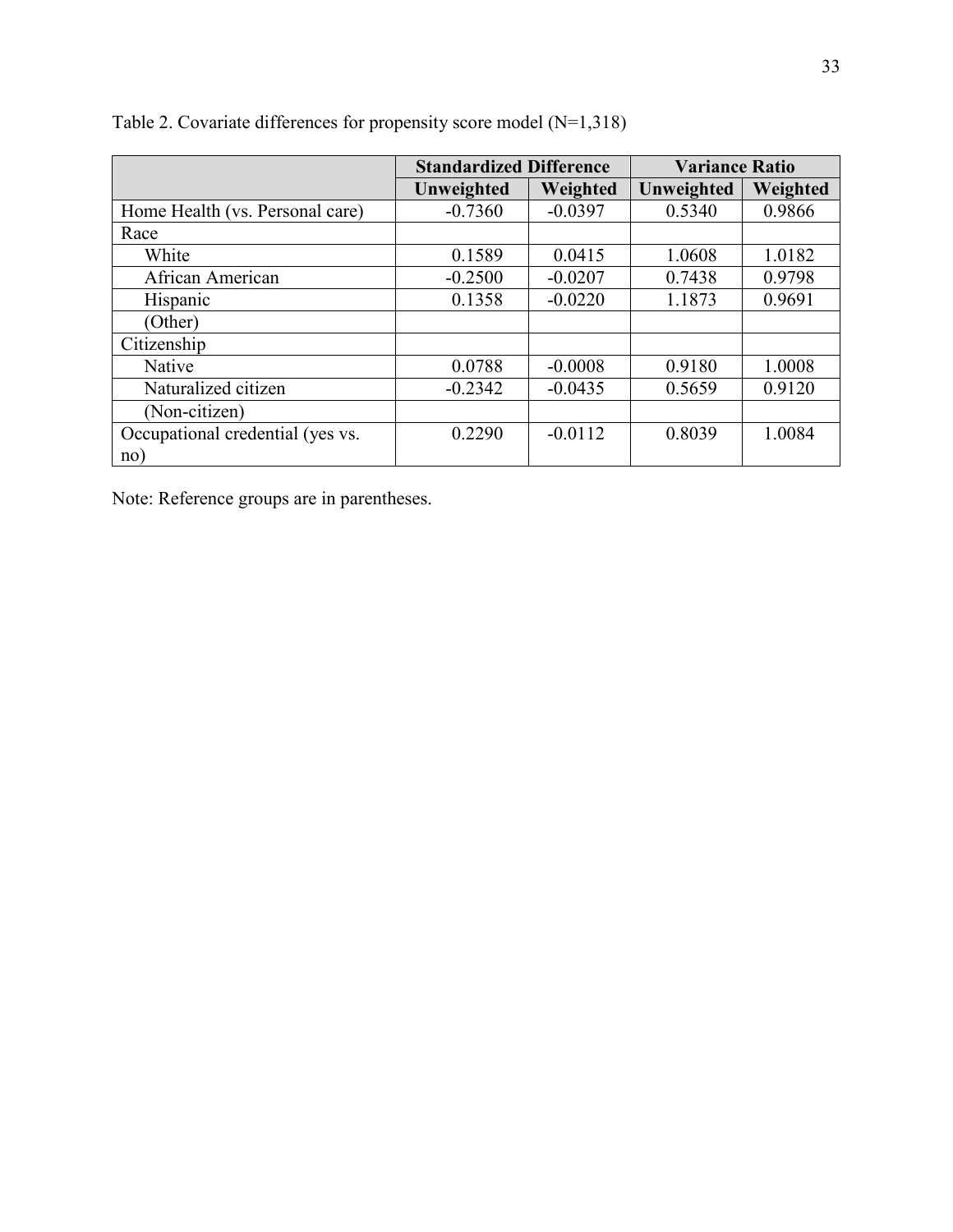| <b>Average Treatment Effect (ATE)</b>        |                    |          |                |                   |                                      |        |                                                                |        |        |     |
|----------------------------------------------|--------------------|----------|----------------|-------------------|--------------------------------------|--------|----------------------------------------------------------------|--------|--------|-----|
| Parameter                                    | Treatment<br>Level | Estimate | Robust<br>S.E. | Bootstrap<br>S.E. | Wald 95%<br><b>Confidence Limits</b> |        | <b>Bootstrap Bias</b><br>Corrected<br>95% Confidence<br>Limits |        | Z      |     |
| Potential<br>Outcome<br>Mean                 | Yes                | 4.2227   | 0.0265         | 0.0361            | 4.1708                               | 4.2747 | 4.1441                                                         | 4.2886 | 159.24 | *** |
| Potential<br>Outcome<br>Mean                 | No                 | 4.2000   | 0.0106         | 0.0109            | 4.1791                               | 4.2208 | 4.1769                                                         | 4.2199 | 394.45 | *** |
| <b>ATE</b>                                   |                    | 0.0179   | 0.0269         | 0.0363            | $-0.0299$                            | 0.0755 | $-0.0594$                                                      | 0.0870 | 0.85   |     |
| <b>Treatment Effect on the Treated (ATT)</b> |                    |          |                |                   |                                      |        |                                                                |        |        |     |
| Parameter                                    | Treatment<br>Level | Estimate | Robust<br>S.E. | Bootstrap<br>S.E. | Wald 95%<br><b>Confidence Limits</b> |        | <b>Bootstrap Bias</b><br>Corrected<br>95% Confidence<br>Limits |        | Z      |     |
| Potential<br>Outcome<br>Mean                 | Yes                | 4.0999   | 0.0320         | 0.0327            | 4.0372                               | 4.1625 | 4.0370                                                         | 4.1631 | 128.21 | *** |
| Potential<br>Outcome<br>Mean                 | No                 | 4.1948   | 0.0135         | 0.0137            | 4.1683                               | 4.2212 | 4.1657                                                         | 4.2200 | 310.71 | *** |
|                                              |                    |          |                |                   |                                      |        |                                                                |        |        |     |

Table 3. Effects of employment arrangement on home care workers' annual person earnings (Logged)

+*p*≤0.10; *p*≤0.05; \*\**p*≤0.01; \*\*\**p*≤0.001